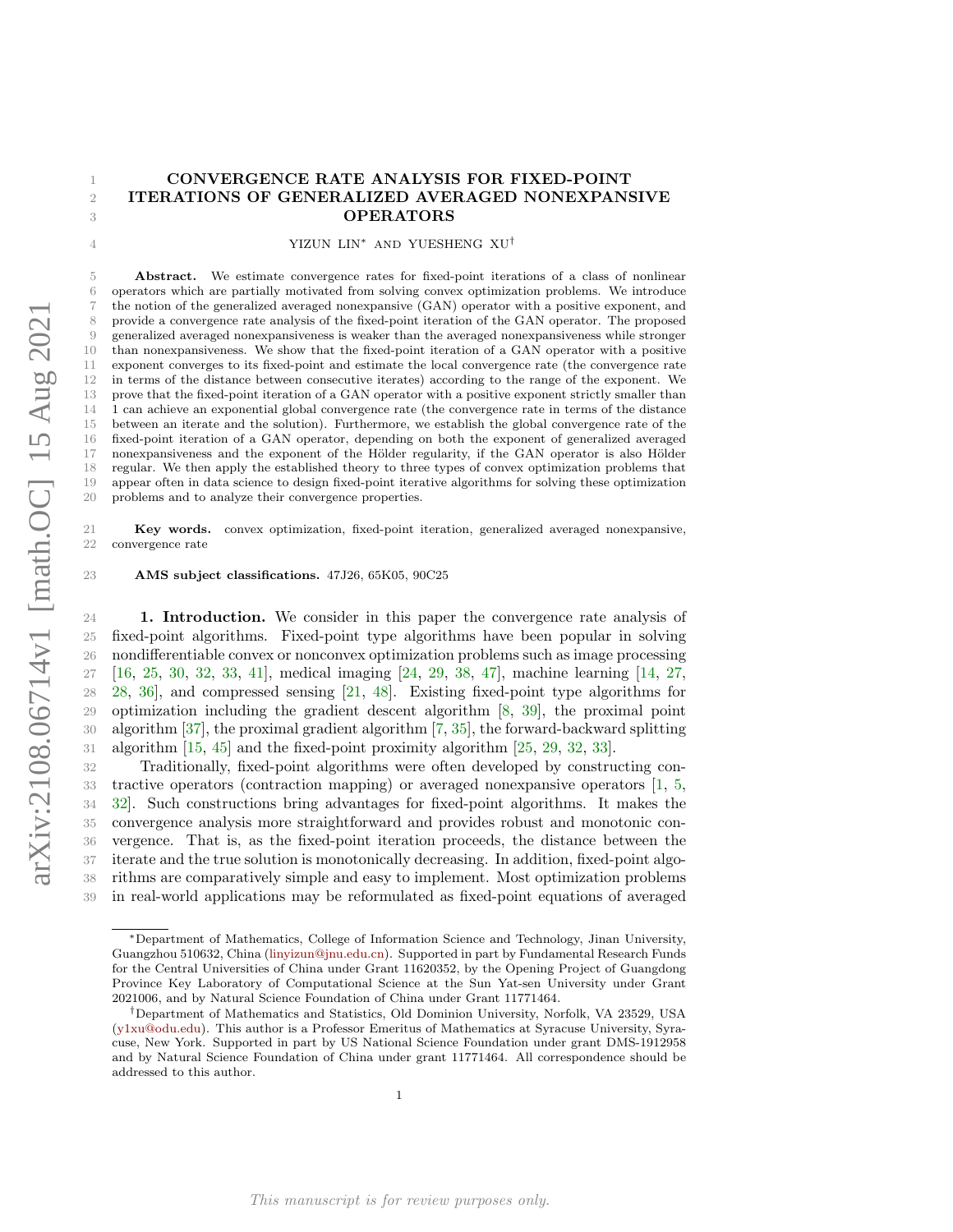nonexpansive operators but usually not contractive operators. It is also known [\[3\]](#page-23-10) that the local convergence rate (the convergence rate in terms of the distance between con- secutive iterates) of the fixed-point iteration of an averaged nonexpansive operator is  $o(k^{-\frac{1}{2}})$ , where k denotes the step of the iteration. However, for certain problems, the operators that result in the fixed-point reformulation are not averaged nonexpansive. For such fixed-point iterations, the existing theory of the averaged nonexpansive op- erator is not applicable. Therefore, there is a need to extend the existing results. We are interested in understanding the following two issues: Is there a class of operators, satisfying a condition weaker than the averaged nonexpansiveness, whose fixed-point iterations still converge? Is there a subclass of the averaged nonexpansive operators 50 whose fixed-point iterations have convergence rates higher than order  $o(k^{-\frac{1}{2}})$ ? For the first issue, some classes of operators were proposed, such as demicontracitve oper- ators [\[22,](#page-23-11) [31\]](#page-24-15) and quasi-firmly type nonexpansive operators [\[42,](#page-24-16) [43\]](#page-24-17). However, these classes of operators do not ensure the closeness of the composition operation, which makes them not applicable to a large range of real-world optimization problems. In addition, their fixed-point iterations do not have a convergence rate higher than that the averaged nonexpansive operators have.

 To address these two issues, we introduce the notion of the generalized averaged 58 nonexpansive (GAN) operator with a positive exponent  $\gamma$ , establish the convergence property of the fixed-point iterations of a GAN operator and prove their convergence 60 rate higher than the known result for a range of the exponent  $\gamma$ . Specifically, this notion generalizes the averaged nonexpansive operators in two aspects. First, the 62 generalized averaged nonexpansiveness with exponent  $\gamma$  of an operator for  $\gamma > 2$  is 63 weaker than the averaged nonexpansiveness which corresponds to  $\gamma = 2$ , but it still 64 guarantees convergence of its fixed-point iterations. Second, the exponent  $\gamma$  allows us to refine the local convergence rates of the resulting fixed-point iterations, leading to a local convergence rate higher than that the averaged nonexpansive operator has.

 We organize this paper in seven sections. In section 2, we describe fixed-point for- mulations for three convex optimization models. We introduce in section 3 the notion of GAN operator and study its connection with nonexpansive, averaged nonexpan- sive and contractive operators. Several basic properties of GAN operators are also provided. Sections 4 and 5 are respectively devoted to local and global convergence rate analysis of fixed-point iterations of GAN operators. In section 6, we employ the convergence rate results developed in Sections 4 and 5 to analyze the convergence rate of the fixed-point algorithms for three convex optimization models described in Section 2. Section 7 offers a conclusion.

<span id="page-1-1"></span> 2. Fixed-point formulations for optimization. Solutions of optimization problems are often formulated as fixed-points of nonlinear operators. Such formula- tions have great advantages for algorithm development and convergence analysis. We describe in this section fixed-point formulations for convex optimization problems.

80 By  $\Gamma_0(\mathbb{R}^n)$  we denote the class of all proper lower semicontinuous convex func-81 tions from  $\mathbb{R}^n$  to  $\mathbb{R} \cup \{\infty\}$ . We assume that  $\Psi \in \Gamma_0(\mathbb{R}^n)$  and consider the convex optimization problem

$$
\operatorname*{argmin}_{x \in \mathbb{R}^n} \Psi(x).
$$

<span id="page-1-0"></span>Throughout this paper, we assume that the objective function  $\Psi \in \Gamma_0(\mathbb{R}^n)$  has at least one minimizer without further mentioning. Solutions of problem [\(2.1\)](#page-1-0) may be reformulated as fixed-points of certain operators, depending on the smoothness of the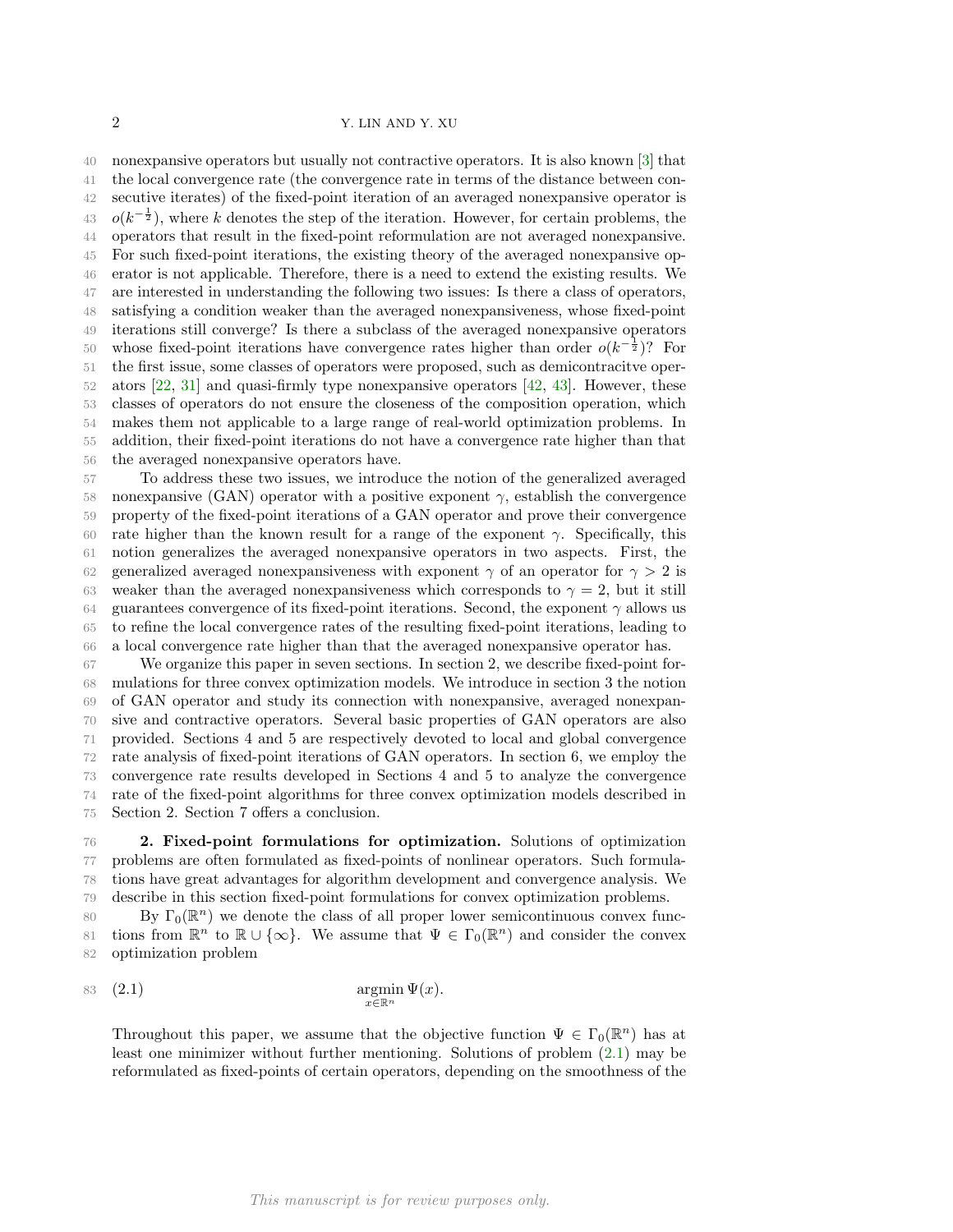objective function  $\Psi$ . To this end, we first recall the notions of the proximity operator and subdifferential of a convex function. Let  $H \in \mathbb{R}^{n \times n}$  be a symmetric positive definite matrix. For  $x \in \mathbb{R}^n$  and  $y \in \mathbb{R}^n$ , we define the H-weighted inner product by  $\langle x, y \rangle_H := x^\top H y$  and the corresponding H-weighted norm by  $||x||_H := \langle x, x \rangle_H^{\frac{1}{2}}$ . Then the  $\ell_2$  inner product and  $\ell_2$  norm are given by  $\langle x, y \rangle_2 := \langle x, y \rangle_I$  and  $||x||_2 := ||x||_I$ respectively, where  $I \in \mathbb{R}^{n \times n}$  denotes the identity matrix. Let  $\psi \in \Gamma_0(\mathbb{R}^n)$ . The proximity operator of  $\psi$  at  $x \in \mathbb{R}^n$  is defined by

$$
\text{prox}_{\psi}(x) := \underset{u \in \mathbb{R}^n}{\text{argmin}} \left\{ \frac{1}{2} ||u - x||_2^2 + \psi(u) \right\}.
$$

The subdifferential of  $\psi$  at  $x \in \mathbb{R}^n$  is defined by

<span id="page-2-0"></span>
$$
\partial \psi(x) := \{ y \in \mathbb{R}^n : \psi(z) \ge \psi(x) + \langle y, z - x \rangle_2 \text{ for all } z \in \mathbb{R}^n \}.
$$

 We list below examples of the operators derived from problem [\(2.1\)](#page-1-0) for different types of objective functions. In the following three cases, we assume that function  $f \in \Gamma_0(\mathbb{R}^n)$  is differentiable with an L-Lipschitz continuous gradient with respect to  $\|\cdot\|_2$ . We let  $\mathbb{R}_+$  denote the set of all positive real numbers throughout the paper.

88 Case 1.  $\Psi := f$ . In this case, a minimizer of  $(2.1)$  is identified as a fixed-point of 89 operator

90 (2.2) 
$$
T_1 := \mathcal{I} - \beta \nabla f, \text{ where } \beta \in \mathbb{R}_+.
$$

91 We will call  $T_1$  a gradient descent operator. This type of optimization problems has 92 important applications in machine learning (e.g. smoothed SVM, ridge regression)

93 [\[46\]](#page-24-18) and medical imaging [\[2,](#page-23-12) [19\]](#page-23-13).

94 Case 2.  $\Psi := f + g$ , where  $g \in \Gamma_0(\mathbb{R}^n)$  may not be differentiable, but has a closed form of its proximity operator. By using Fermat's rule (Theorem 16.3 of [\[5\]](#page-23-9)) and a relation between the subdifferential and the proximity operator (Proposition 2.6 of  $[32]$ , a minimizer of  $(2.1)$  is identified as a fixed-point of operator

<span id="page-2-1"></span>98 (2.3) 
$$
T_2 := \text{prox}_{\beta g} \circ (\mathcal{I} - \beta \nabla f), \text{ where } \beta \in \mathbb{R}_+.
$$

99 Obviously,  $T_2 = \text{prox}_{\beta q} \circ T_1$ . This type of optimization models is raised from machine

100 learning (e.g.  $\ell_1$ -SVM, LASSO regression) [\[28\]](#page-24-8), compressed sensing [\[21\]](#page-23-4) and image 101 processing [\[6,](#page-23-14) [20\]](#page-23-15).

Case 3:  $\Psi = f + g \circ B + h$ , where  $g \in \Gamma_0(\mathbb{R}^m)$  and  $h \in \Gamma_0(\mathbb{R}^n)$  have closed forms of their proximity operators and  $B \in \mathbb{R}^{m \times n}$  is a matrix. Let  $g^*$  denote the conjugate function of  $g$ , that is,

$$
g^*(z) := \sup_{y \in \mathbb{R}^m} \{ \langle z, y \rangle_2 - g(y) \}, \text{ for } z \in \mathbb{R}^m.
$$

By using Fermat's rule, the chain rule of subdifferential, a relation between the subdifferential and the proximity operator, and introducing a dual variable, a minimizer of [\(2.1\)](#page-1-0) in this case can be identified as a fixed-point of a nonlinear operator. Specifically, we let  $v := \begin{pmatrix} x \\ y \end{pmatrix}$  $\hat{y}$ ), for  $x \in \mathbb{R}^n$ ,  $y \in \mathbb{R}^m$ , and introduce  $r : \mathbb{R}^{n+m} \to \mathbb{R}$  by  $r(v) := f(x), \, \widetilde{T} : \mathbb{R}^{n+m} \to \mathbb{R}^{n+m}$  by  $\widetilde{T}(v) := \begin{pmatrix} \text{prox}_{\beta h}(x) \\ \text{prox}_{n\alpha^*}(y) \end{pmatrix}$  $prox_{\eta g^*}(y)$ ), where  $\beta$  and  $\eta$  are two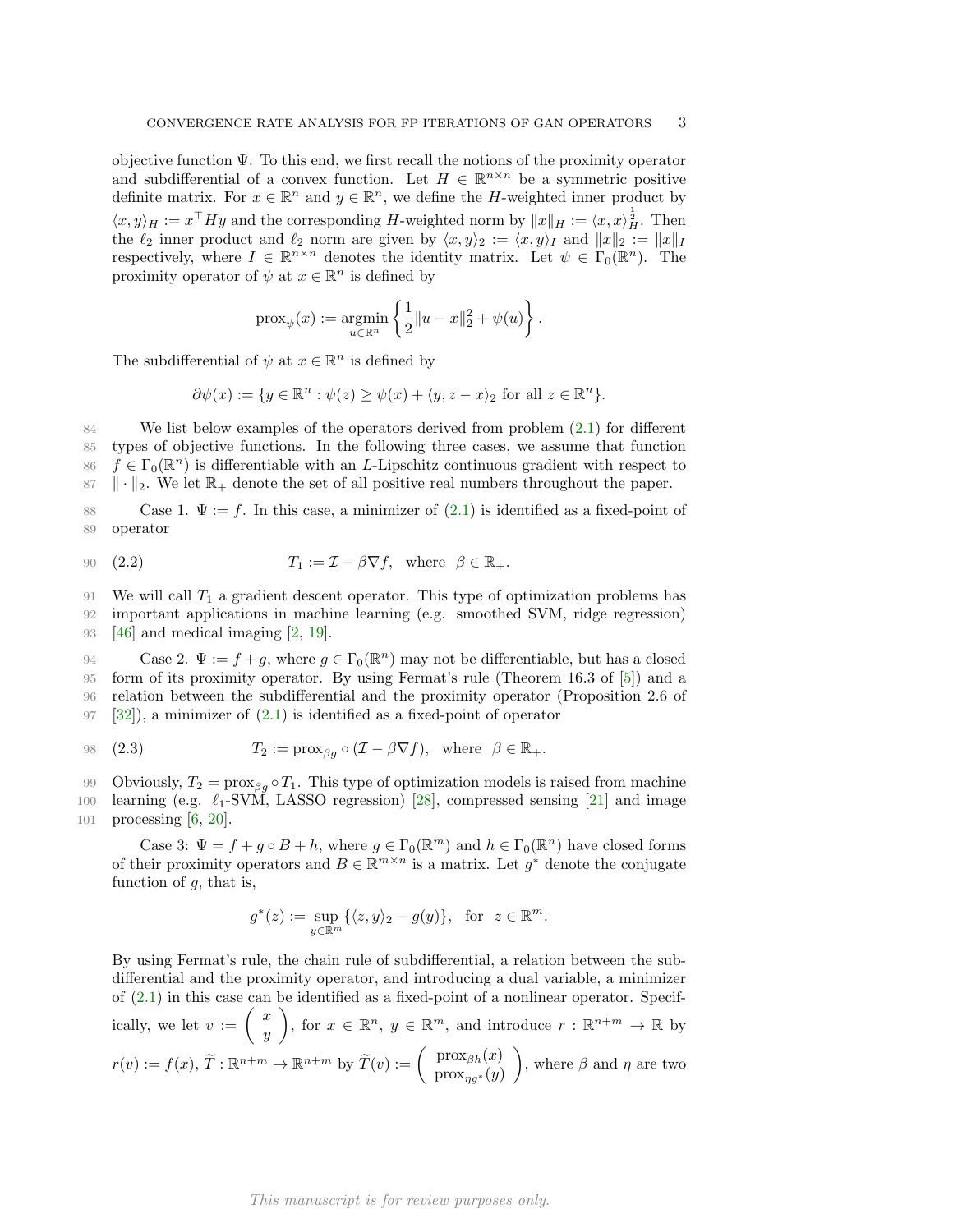positive parameters. Let

$$
E := \begin{pmatrix} I_n & -\beta B^{\top} \\ \eta B & I_m \end{pmatrix}, \quad G := \begin{pmatrix} I_n & -\beta B^{\top} \\ -\eta B & I_m \end{pmatrix}, \quad W := \begin{pmatrix} \frac{1}{\beta} I_n & -B^{\top} \\ -B & \frac{1}{\eta} I_m \end{pmatrix}.
$$

We then define the operators

<span id="page-3-2"></span>
$$
T_G: u \to \left\{v: (u, v) \text{ satisfies that } v = \widetilde{T}((E - G)v + Gu)\right\}
$$

102 and

103 (2.4) 
$$
T_3 := T_G \circ (\mathcal{I} - W^{-1} \nabla r), \text{ where } \beta, \eta \in \mathbb{R}_+.
$$

104 It can be verified that if  $v \in \mathbb{R}^{n+m}$  is a fixed-point of  $T_3$ , then the corresponding  $x \in \mathbb{R}^n$ 105 is a minimizer of [\(2.1\)](#page-1-0). One can refer to [\[26,](#page-23-16) [29\]](#page-24-4) for more details of the derivation of 106 operator  $T_3$ . The model in this case has applications in image processing  $[12, 13, 40]$  $[12, 13, 40]$  $[12, 13, 40]$  $[12, 13, 40]$ , 107 machine learning [\[44\]](#page-24-20) and medical imaging [\[23,](#page-23-19) [24,](#page-23-2) [26,](#page-23-16) [29\]](#page-24-4).

 Analysis for convergence and convergence rate of fixed-point algorithms can be done by analyzing properties of the operators that define the fixed-point iterations. It is known [\[3,](#page-23-10) [11\]](#page-23-20) that a fixed-point iteration of an averaged nonexpansive operator 111 converges to its fixed-point with a local convergence rate  $o(k^{-\frac{1}{2}})$ . There are opera- tors from application which may not be averaged nonexpansive. Aiming at relaxing the averaged nonexpansiveness condition for analysis of convergence and convergence rates of fixed-point iterations of operators, we introduce the notion of the generalized averaged nonexpansive operator and show that the fixed-point iterations of such an operator are convergent and have certain convergence rates.

 3. Generalized averaged nonexpansive operators. In this section, we in- troduce the notion of the generalized averaged nonexpansive (GAN) operator and study its connection with the nonexpansive, averaged nonexpansive and contractive operators. Several basic properties of GAN operators are also provided.

121 We first describe the definition of GAN operator. Let  $\mathcal I$  denote the identity 122 operator.

<span id="page-3-1"></span>DEFINITION 3.1. Let  $\|\cdot\|$  denote a norm on  $\mathbb{R}^n$ . An operator  $T : \mathbb{R}^n \to \mathbb{R}^n$  is 124 said to be generalized averaged nonexpansive if there exist  $\gamma, \mu \in \mathbb{R}_+$  such that

<span id="page-3-0"></span>125 (3.1) 
$$
||Tx - Ty||^{\gamma} + \mu ||( \mathcal{I} - T)x - ( \mathcal{I} - T)y||^{\gamma} \le ||x - y||^{\gamma}, \text{ for all } x, y \in \mathbb{R}^{n}.
$$

126 Specifically, we say that T is  $\mu$ -generalized averaged nonexpansive ( $\mu$ -GAN) with ex-127 ponent  $\gamma$  with respect to  $\|\cdot\|.$ 

128 The norm  $\|\cdot\|$  mentioned in Definition [3.1](#page-3-0) can be any norm including the norm 129 induced by an inner product, weighted inner product and the  $\ell_1$  norm. According to 130 Definition [3.1,](#page-3-1) for  $\mu_1 > \mu_2 > 0$ , if T is  $\mu_1$ -GAN with exponent  $\gamma \in \mathbb{R}_+$ , then it is also 131  $\mu_2$ -GAN with exponent  $\gamma$ .

Let  $Fix(T)$  denote the set of all fixed-points of operator T and

$$
\Lambda := \{ T : \mathbb{R}^n \to \mathbb{R}^n \mid \text{Fix}(T) \neq \varnothing \}.
$$

- 132 Throughout this paper, we will assume that  $T \in \Lambda$  without further mentioning. It
- 133 follows from Definition [3.1](#page-3-1) that if  $T$  is GAN, then

134 (3.2) 
$$
||Tx - \hat{x}||^{\gamma} + \mu ||Tx - x||^{\gamma} \le ||x - \hat{x}||^{\gamma}, \text{ for all } x \in \mathbb{R}^n, \ \hat{x} \in \text{Fix}(T).
$$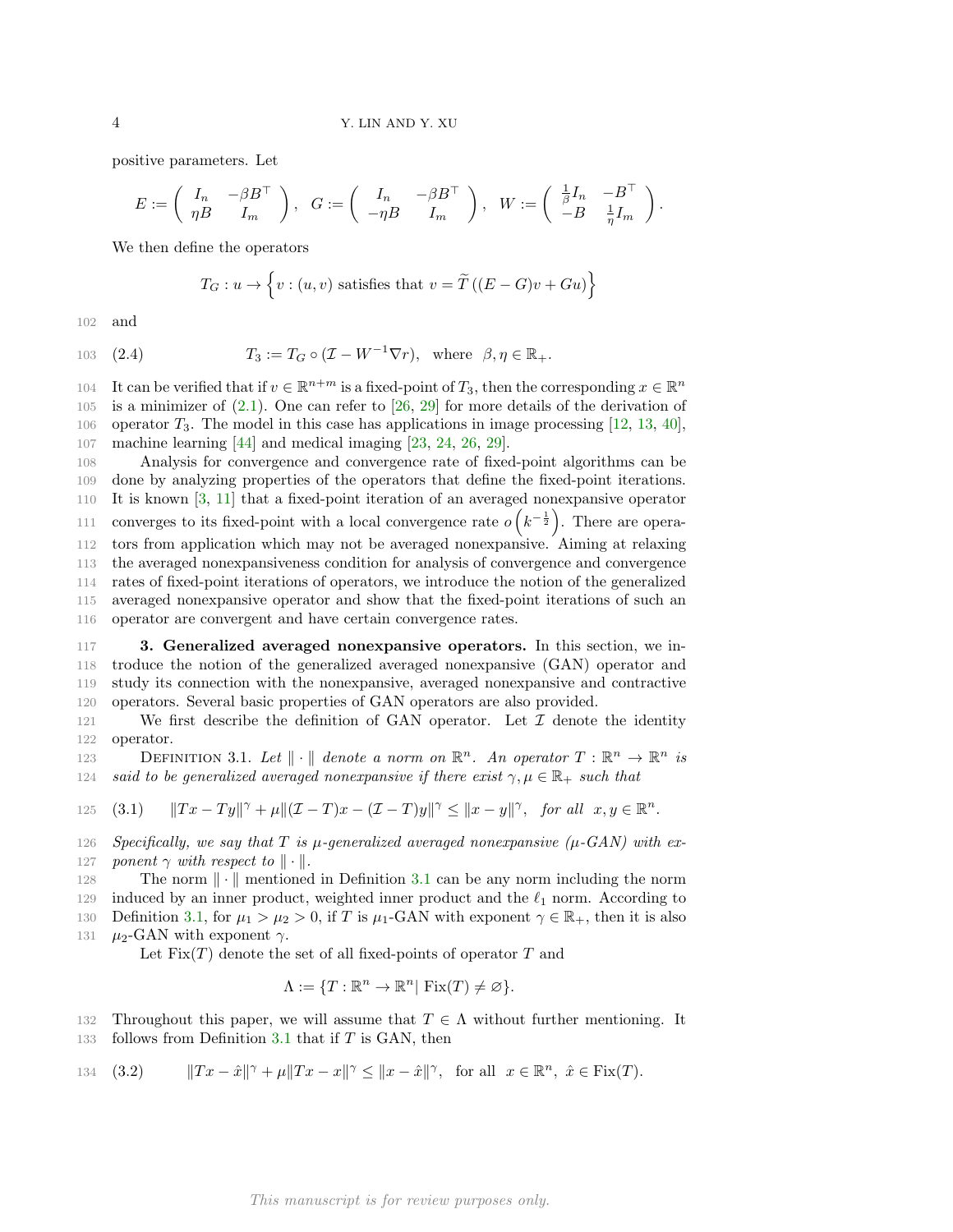We next discuss connections of the GAN operators with the nonexpansive, averaged nonexpansive, firmly nonexpansive and contractive operators. For notational simplicity, throughout the remaining part of this paper, we use  $\langle \cdot, \cdot \rangle$  and  $\| \cdot \|$  to represent a weighted inner product and the corresponding weighted norm with respect to a symmetric positive definite matrix, respectively, unless there is a need to specify the weight matrix. An operator  $T : \mathbb{R}^n \to \mathbb{R}^n$  is called nonexpansive if

$$
||Tx - Ty|| \le ||x - y||, \text{ for all } x, y \in \mathbb{R}^n,
$$

and is called firmly nonexpansive if

<span id="page-4-2"></span>
$$
||Tx - Ty||^2 \le \langle Tx - Ty, x - y \rangle
$$
, for all  $x, y \in \mathbb{R}^n$ .

135 If there exists a nonexpansive operator  $\mathcal{N}: \mathbb{R}^n \to \mathbb{R}^n$  and  $\alpha \in (0,1)$  such that 136  $T = (1 - \alpha)\mathcal{I} + \alpha\mathcal{N}$ , we say that T is  $\alpha$ -averaged nonexpansive. If there exists 137  $\rho \in (0, 1)$  such that

138 (3.3) 
$$
||Tx - Ty|| \le \rho ||x - y||, \text{ for all } x, y \in \mathbb{R}^n,
$$

139 we say that T is contractive ( $\rho$ -contractive). From Definition [3.1,](#page-3-1) we can immediately 140 see that GAN operators are nonexpansive.

141 To see the connection of the generalized averaged nonexpansiveness with the 142 averaged nonexpansiveness, we recall a known result (Proposition 4.35 of [\[5\]](#page-23-9)).

<span id="page-4-0"></span>143 PROPOSITION 3.2. Let  $\alpha \in (0,1)$ . Operator  $T : \mathbb{R}^n \to \mathbb{R}^n$  is a-averaged nonex-144 pansive if and only if

145 (3.4) 
$$
||Tx - Ty||^2 + \frac{1-\alpha}{\alpha} ||( \mathcal{I} - T)x - ( \mathcal{I} - T)y||^2 \le ||x - y||^2
$$
, for all  $x, y \in \mathbb{R}^n$ .

146 Proposition [3.2](#page-4-0) implies that the  $\alpha$ -averaged nonexpansiveness is equivalent to the  $147 \frac{1-\alpha}{\alpha}$ -generalized averaged nonexpansiveness with exponent 2. In particular, the firm 148 nonexpansiveness is equivalent to the 1-generalized averaged nonexpansiveness with 149 exponent 2, since it is also equivalent to the  $\frac{1}{2}$ -averaged nonexpansiveness (see Re-150 mark 4.34 of [\[5\]](#page-23-9)). We will show later in this section that for any given  $\gamma \in \mathbb{R}_+$ , a 151 contractive operator must be GAN with exponent  $\gamma$ . The generalization from aver-152 aged nonexpansiveness to generalized averaged nonexpansiveness will lead to higher 153 order convergence rate for fixed-point algorithm defined by a GAN operator with an 154 exponent smaller than 2. We will discuss this point in a later section.

 We now study the relation among the GAN operators with different exponents and the relation among the generalized averaged nonexpansiveness, contractivity and FP-contractivity (which we will define later). To this end, we first establish a technical 158 lemma.

## <span id="page-4-1"></span>159 LEMMA 3.3. Let a, b and c be three nonnegative real numbers,  $\gamma \in \mathbb{R}_+$ . Then the 160 following statements hold:

161 (i) If  $\gamma > 1$ , then  $(a+b)^{\gamma} \ge a^{\gamma} + b^{\gamma}$ .

162 (ii) If  $\gamma' > \gamma$  and  $a^{\gamma} + b^{\gamma} \leq c^{\gamma}$ , then  $a^{\gamma'} + b^{\gamma'} \leq c^{\gamma'}$ .

163 Proof. We first prove (i). To this end, we define  $\psi(t) := (1 + t)^{\gamma} - (1 + t^{\gamma})$ 164 and  $\phi(t) := t^{\gamma-1}, t \in [0, +\infty)$ . Then  $\psi'(t) = \gamma((1+t)^{\gamma-1} - t^{\gamma-1})$ . If  $\gamma > 1$ , 165 since  $\phi$  is strictly increasing on  $[0, +\infty)$ , we know that  $\psi'(t) > 0$ , and hence  $\psi$  is 166 strictly increasing on  $[0, +\infty)$ . Thus  $\psi(t) \geq \psi(0) = 0$  for  $t \in [0, +\infty)$ . It is obvious 167 that  $(a + b)^{\gamma} \ge a^{\gamma} + b^{\gamma}$  holds for  $b = 0$ . For the case  $b > 0$ , we have  $\psi\left(\frac{a}{b}\right) =$ 168  $\left(1+\frac{a}{b}\right)^{\gamma} - \left(1+\left(\frac{a}{b}\right)^{\gamma}\right) \ge 0$ , which implies that  $(a+b)^{\gamma} - \left(a^{\gamma}+b^{\gamma}\right) \ge 0$ .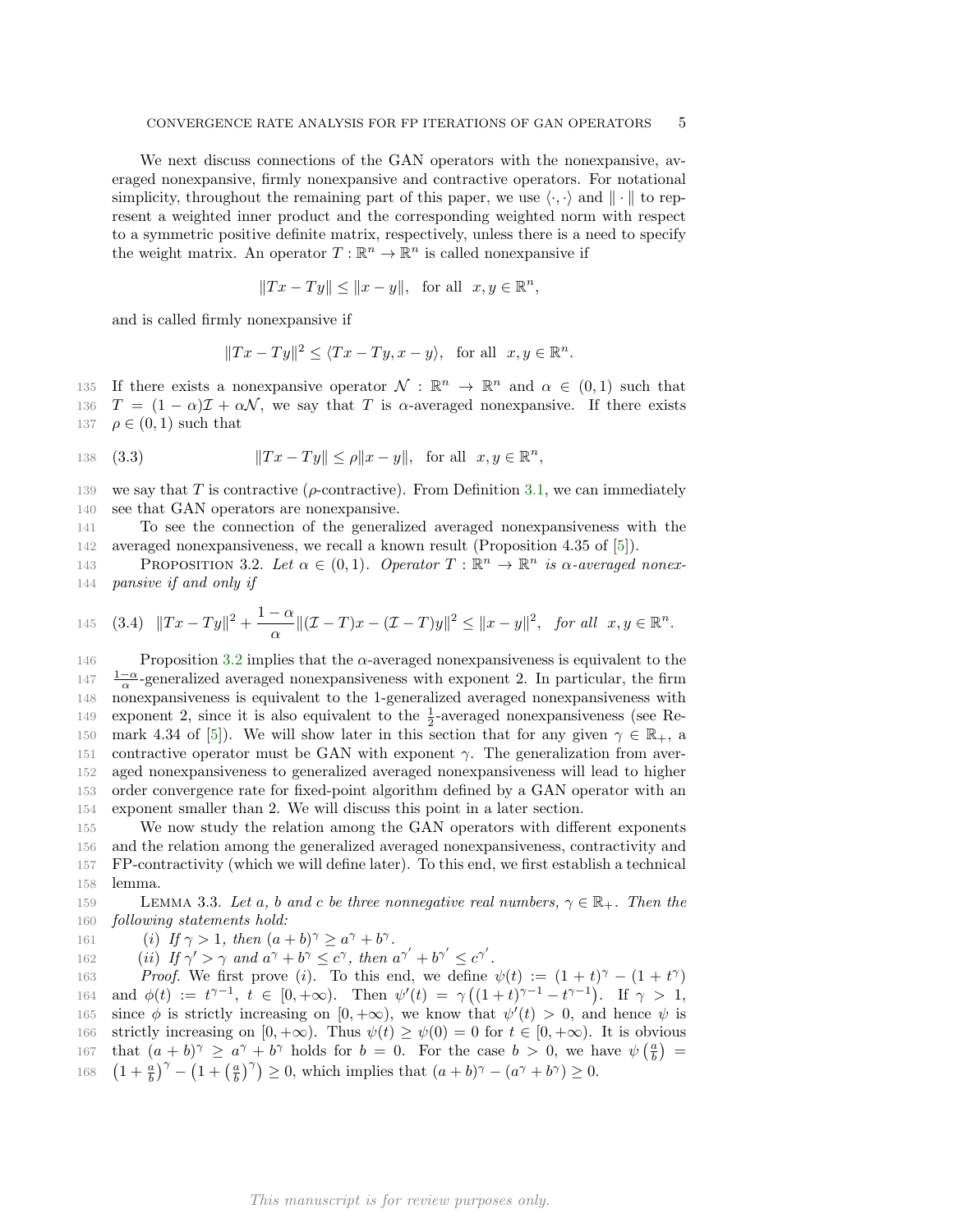Now we employ (*i*) to prove (*ii*). Since  $a^{\gamma} + b^{\gamma} \leq c^{\gamma}$  and  $\frac{\gamma'}{\gamma} > 1$ , by writing  $a^{\gamma'} + b^{\gamma'} = (a^{\gamma})^{\frac{\gamma'}{\gamma}} + (b^{\gamma})^{\frac{\gamma'}{\gamma}}$  and using (*i*), we have that

$$
a^{\gamma'}+b^{\gamma'}\leq (a^{\gamma}+b^{\gamma})^{\frac{\gamma'}{\gamma}}\leq (c^{\gamma})^{\frac{\gamma'}{\gamma}}=c^{\gamma'},
$$

169 which completes the proof.

170 We establish the inclusion relation of the class of GAN operators with different 171 exponents in the following proposition.

<span id="page-5-2"></span>**PROPOSITION 3.4.** If  $0 < \gamma_1 < \gamma_2$  and operator  $T : \mathbb{R}^n \to \mathbb{R}^n$  is GAN with 173 exponent  $\gamma_1$ , then T is GAN with exponent  $\gamma_2$ .

*Proof.* Since T is GAN with exponent  $\gamma_1$ , there exists  $\mu \in \mathbb{R}_+$  such that

$$
\|Tx-Ty\|^{\gamma_1}+\mu\|(\mathcal{I}-T)x-(\mathcal{I}-T)y\|^{\gamma_1}\leq \|x-y\|^{\gamma_1},\ \ \text{for all}\ \ x,y\in\mathbb{R}^n.
$$

Applying Lemma [3.3](#page-4-1) (*ii*) with  $a := ||Tx - Ty||$ ,  $b := \mu^{\frac{1}{\gamma_1}} ||(I - T)x - (I - T)y||$ ,  $c := ||x - y||, \, \gamma := \gamma_1$  and  $\gamma' := \gamma_2$ , we obtain that

$$
||Tx - Ty||^{\gamma_2} + \mu^{\frac{\gamma_2}{\gamma_1}} ||( \mathcal{I} - T)x - ( \mathcal{I} - T)y||^{\gamma_2} \le ||x - y||^{\gamma_2},
$$

174 which implies that T is GAN with exponent  $\gamma_2$ .

175 By the above proof, we can also know that if  $\mu \geq 1$ , then  $\mu$ -generalized averaged 176 nonexpansiveness with exponent  $\gamma_1$  implies  $\mu$ -generalized averaged nonexpansiveness 177 with exponent  $\gamma_2$ .

178 We next show that contractivity implies generalized averaged nonexpansiveness.

<span id="page-5-1"></span>179 PROPOSITION 3.5. If operator  $T : \mathbb{R}^n \to \mathbb{R}^n$  is p-contractive for some  $\rho \in (0,1)$ , 180 then it is  $\hat{\rho}$ -GAN with exponent  $\gamma$ , where  $\gamma \in \mathbb{R}_+$  is an arbitrarily fixed number and  $\hat{\rho} := \frac{1-\rho^{\gamma}}{(1+\rho)^{\gamma}}$ 181  $\hat{\rho} := \frac{1-\rho'}{(1+\rho)^{\gamma}}$ .

182 Proof. Since T is  $\rho$ -contractive, for any fixed  $\gamma \in \mathbb{R}_+$ , we have that

$$
183 \quad (3.5
$$

183 (3.5) 
$$
||Tx - Ty||^{\gamma} \le \rho^{\gamma} ||x - y||^{\gamma}, \text{ for all } x, y \in \mathbb{R}^n.
$$

We choose  $\hat{\rho} := \frac{1-\rho^{\gamma}}{(1+\rho)^{\gamma}}$  $\frac{1-\rho^{\gamma}}{(1+\rho)^{\gamma}}$  and observe that  $\rho^{\gamma} = 1 - \hat{\rho}(1+\rho)^{\gamma}$ . We thus obtain that

<span id="page-5-0"></span>
$$
\rho^{\gamma}||x - y||^{\gamma} = ||x - y||^{\gamma} - \hat{\rho}(||x - y|| + \rho||x - y||)^{\gamma}.
$$

By the definition [\(3.3\)](#page-4-2) of the contractive operator and the triangle inequality, we find that

$$
||x - y|| + \rho ||x - y|| \ge ||x - y|| + ||Tx - Ty|| \ge ||(L - T)x - (L - T)y||.
$$

Substituting this inequality into the right hand side of the above equation and then combining with [\(3.5\)](#page-5-0), we get that

$$
||Tx - Ty||^{\gamma} \le ||x - y||^{\gamma} - \hat{\rho}||(x - T)x - (x - T)y||^{\gamma},
$$

184 which proves the desired result.

 $\Box$ 

 $\Box$ 

 $\Box$ 

<sup>185</sup> Proposition [3.5](#page-5-1) provides the inclusion of the class of contractive operators in the 186 class of GAN operators with exponent  $\gamma$  for any  $\gamma \in \mathbb{R}_+$ . Moreover, the class of 187 contractive operators is a proper subset of the class of GAN operators (see, Example 188 [3.9](#page-7-0) to be presented later).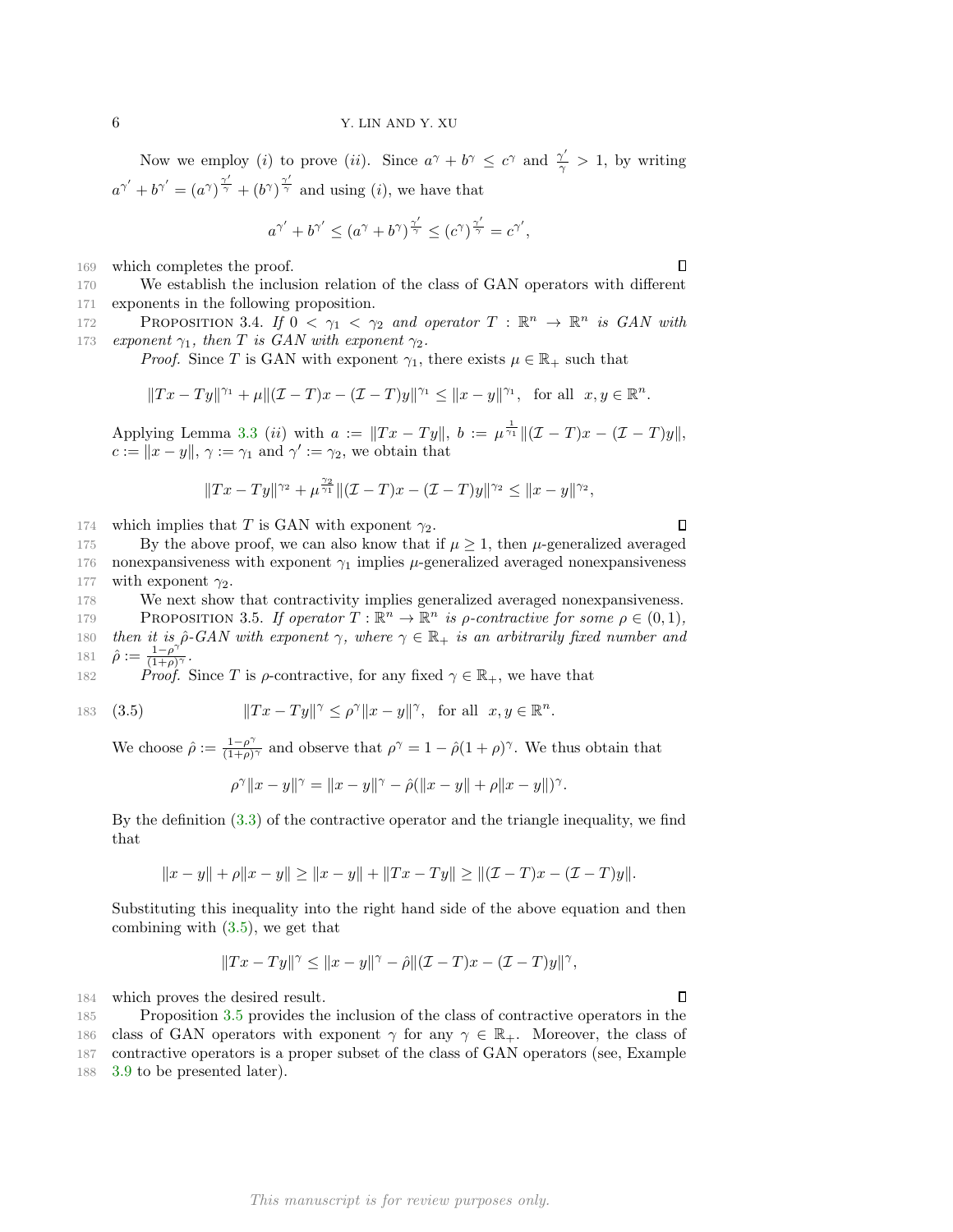189 We next investigate the inclusion relation of the class of FP-contractive operators 190 and the class of GAN operators with exponent  $\gamma \in (0,1)$ . We now define the FP-191 contractive operator. For  $T \in \Lambda$ , if there exists  $\rho \in (0,1)$  such that

192 (3.6) 
$$
||Tx - \hat{x}|| \le \rho ||x - \hat{x}||, \text{ for all } x \in \mathbb{R}^n \setminus \text{Fix}(T), \ \hat{x} \in \text{Fix}(T),
$$

193 then we say that T is  $\rho$ -contractive with respect to its fixed-point set (or FP- $\rho$ -194 contractive). From the definition of the FP-contractivity, contractive operators must 195 be FP-contractive. However, an FP-contractive operator may not be contractive. For 196 example, the identity operator  $\mathcal I$  is FP-contractive but not contractive. In addition, 197 the fixed-point of a FP-contractive operator may not be unique.

198 We need a technical lemma on the monotonicity of the function  $\psi$  defined below. 199 For  $\gamma \in \mathbb{R}_+$ , let

200 (3.7) 
$$
\psi(\alpha) := \frac{1 - \alpha^{\gamma}}{(1 - \alpha)^{\gamma}}, \ \alpha \in [0, 1).
$$

<span id="page-6-0"></span>201 LEMMA 3.6. If  $\gamma < 1$ , then  $\psi$  is strictly decreasing on  $(0, 1)$  and  $\lim_{\alpha \to 1^-} \psi(\alpha) =$ 202 0. If  $\gamma > 1$ , then  $\psi$  is strictly increasing on  $(0, 1)$  and  $\lim_{\alpha \to 1^-} \psi(\alpha) = \infty$ .

*Proof.* It follows from the definition of  $\psi$  that

<span id="page-6-1"></span>
$$
\psi'(\alpha) = \frac{\gamma}{(1-\alpha)^{\gamma+1}} (1-\alpha^{\gamma-1}), \ \alpha \in (0,1),
$$

which is negative for  $\gamma < 1$  and positive for  $\gamma > 1$ . Hence,  $\psi$  is strictly decreasing (resp., increasing) on (0, 1) if  $\gamma < 1$  (resp.,  $\gamma > 1$ ). We now consider lim<sub>α→1</sub>-  $\psi(\alpha)$ . By L'Hospital's Rule, we have that

$$
\lim_{\alpha \to 1^-} \psi(\alpha) = \lim_{\alpha \to 1^-} \left(\frac{\alpha}{1-\alpha}\right)^{\gamma-1}
$$

,

<span id="page-6-4"></span>203 which is equal to 0 for  $\gamma$  < 1 and equal to infinity for  $\gamma > 1$ .  $\Box$ 204 PROPOSITION 3.7. If  $T \in \Lambda$  is GAN with exponent  $\gamma$  for some  $\gamma \in (0,1)$ , then it 205 *is FP-* $\rho$ *-contractive for some*  $\rho \in (0,1)$ .

206 Proof. We prove this proposition by contradiction. Assume to the contrary that 207 T is not FP- $\rho$ -contractive for any  $\rho \in (0,1)$ . That is, for any  $\rho \in (0,1)$ , there exist 208  $x \in \mathbb{R}^n \backslash \text{Fix}(T)$  and  $\hat{x} \in \text{Fix}(T)$  such that  $||Tx - \hat{x}|| > \rho ||x - \hat{x}||$ . We next prove that 209 T is not GAN with exponent  $\gamma$  for any  $\gamma \in (0,1)$ , that is, for any  $\gamma \in (0,1)$  and any 210  $\mu \in \mathbb{R}_+$ , there exist  $x \in \mathbb{R}^n \backslash \text{Fix}(T)$  and  $\hat{x} \in \text{Fix}(T)$  such that

<span id="page-6-2"></span>211 (3.8) 
$$
||Tx - \hat{x}||^{\gamma} + \mu ||Tx - x||^{\gamma} > ||x - \hat{x}||^{\gamma}.
$$

212 By Lemma [3.6,](#page-6-0) for any  $\gamma \in (0,1)$ ,  $\psi$  defined by [\(3.7\)](#page-6-1) is continuous and strictly 213 decreasing on (0,1), and  $\lim_{\alpha\to 1^-} \psi(\alpha) = 0$ . This ensures that for any  $\mu > 0$ , there 214 exists  $\rho_{\mu,\gamma} \in (0,1)$  such that  $\mu > \psi(\rho_{\mu,\gamma})$ . By the contradiction hypothesis, for 215 this  $\rho_{\mu,\gamma}$ , there exist some  $x \in \mathbb{R}^n \backslash \text{Fix}(T)$  and  $\hat{x} \in \text{Fix}(T)$  such that  $||Tx - \hat{x}|| >$ 216  $\rho_{\mu,\gamma}||x-\hat{x}||$ . We next prove that [\(3.8\)](#page-6-2) holds.

217 Since  $x \in \mathbb{R}^n \backslash \text{Fix}(T)$ , we know that  $||Tx - x|| > 0$ . If  $||Tx - \hat{x}|| \ge ||x - \hat{x}||$ , it 218 is clear that [\(3.8\)](#page-6-2) holds since  $\mu \|Tx - x\|^{\gamma} > 0$ . If  $\|Tx - \hat{x}\| < \|x - \hat{x}\|$ , we choose 219  $\rho'_{\mu,\gamma} := ||Tx - \hat{x}|| / ||x - \hat{x}||$ . We then observe that  $\rho'_{\mu,\gamma} \in (\rho_{\mu,\gamma}, 1)$  and satisfies

<span id="page-6-3"></span>220 (3.9) 
$$
||Tx - \hat{x}|| = \rho'_{\mu,\gamma} ||x - \hat{x}||,
$$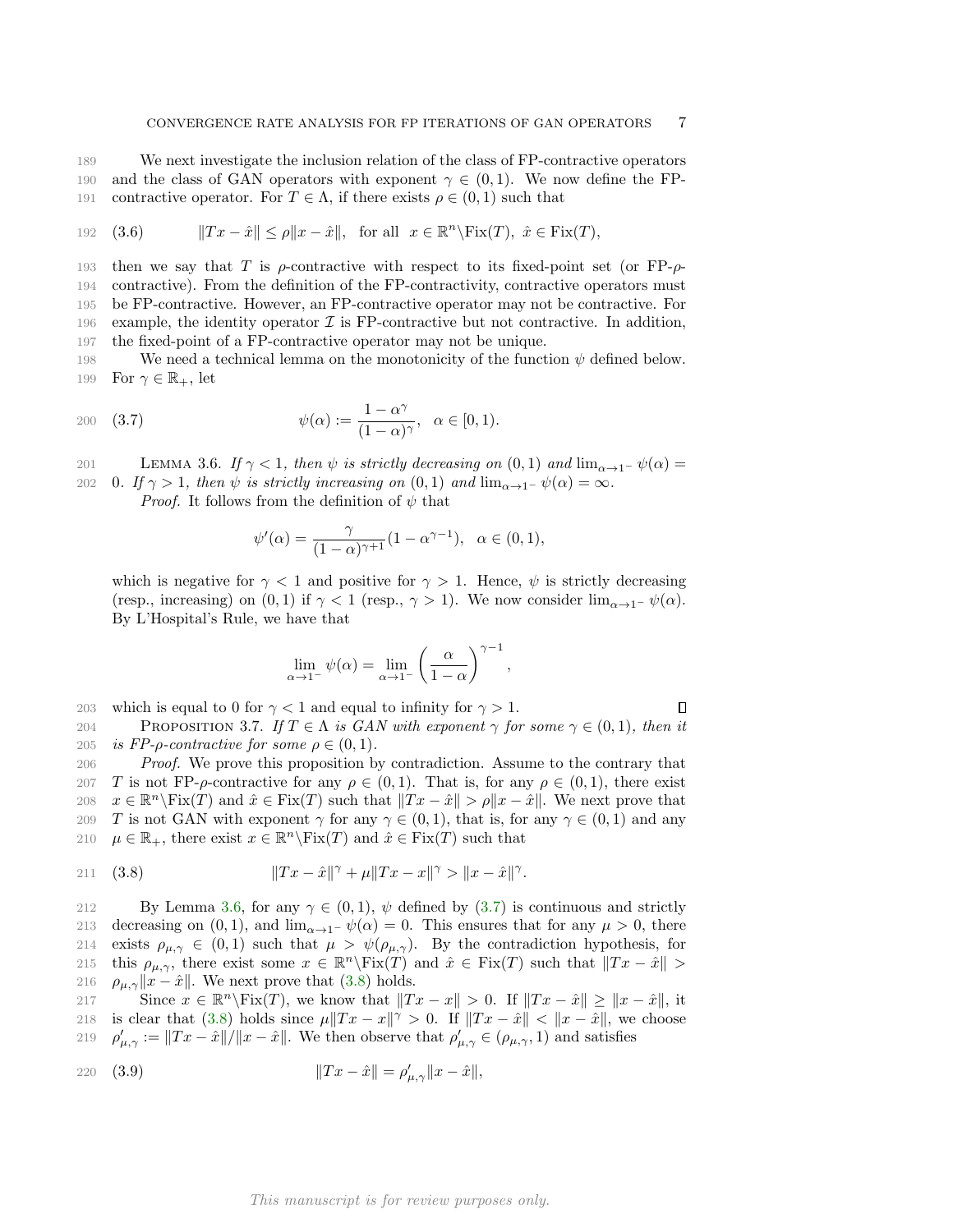and  $\mu > \psi(\rho'_{\mu,\gamma})$ , due to the monotone decreasingness of  $\psi$  on  $(0,1)$ . This inequality together with  $\|Tx - x\| > 0$  and the definition of  $\psi$  implies that

$$
\mu\|Tx-x\|^{\gamma}>\psi(\rho'_{\mu,\gamma})\|Tx-x\|^{\gamma}=\frac{1-\rho'_{\mu,\gamma}}{(1-\rho'_{\mu,\gamma})^{\gamma}}\|Tx-x\|^{\gamma}.
$$

This inequality combined with the triangle inequality  $||x - \hat{x}|| \le ||Tx - x|| + ||Tx - \hat{x}||$ and [\(3.9\)](#page-6-3) yields that

$$
\mu\|Tx-x\|^\gamma>\frac{1-\rho'_{\mu,\gamma}}{(1-\rho'_{\mu,\gamma})^\gamma}(\|x-\hat{x}\|-\|Tx-\hat{x}\|)^\gamma=\left(1-\rho'_{\mu,\gamma}^{\prime\quad\gamma}\right)\|x-\hat{x}\|^\gamma.
$$

Combining the above inequality and [\(3.9\)](#page-6-3) leads to

$$
||Tx - \hat{x}||^{\gamma} + \mu ||Tx - x||^{\gamma} > (\rho'_{\mu,\gamma} ||x - \hat{x}||)^{\gamma} + (1 - \rho'_{\mu,\gamma}^{\gamma}) ||x - \hat{x}||^{\gamma} = ||x - \hat{x}||^{\gamma}.
$$

221 This is  $(3.8)$ , a contradiction to the generalized averaged nonexpansiveness of T with 222 exponent  $\gamma$  for some  $\gamma \in (0,1)$ . Therefore, we complete the proof that T is FP- $\rho$ - $\Box$ 223 contractive for some  $\rho \in (0,1)$ .

224 We next demonstrate by a one dimensional example that the class of contractive 225 operators is a proper subset of the class of GAN operators with exponent 1. To this 226 end, we first establish a technical lemma. We mention here that a one-dimensional 227 operator  $T : \mathbb{R} \to \mathbb{R}$  is said to be monotonically increasing if  $Tx \ge Ty$  for any  $x, y \in \mathbb{R}$ 228 satisfying that  $x > y$ .

<span id="page-7-2"></span>229 LEMMA 3.8. If operator  $T : \mathbb{R} \to \mathbb{R}$  is nonexpansive and monotonically increasing, 230 then it is GAN with exponent 1.

231 Proof. It suffices to prove that for all  $t_1, t_2 \in \mathbb{R}$ ,

232 (3.10) 
$$
|T(t_1) - T(t_2)| + |(t_1 - t_2) - (T(t_1) - T(t_2))| \le |t_1 - t_2|.
$$

<span id="page-7-1"></span>If  $t_1 = t_2$ , [\(3.10\)](#page-7-1) clearly holds. Without loss of generality, we prove that (3.10) holds for the case  $t_1 > t_2$ . In this case, we know that  $T(t_1) \geq T(t_2)$  since T is monotonically increasing. Furthermore, the nonexpansiveness of T implies that  $T(t_1) - T(t_2) \leq$  $t_1 - t_2$ . Therefore,

$$
|T(t_1)-T(t_2)|+|(t_1-t_2)-(T(t_1)-T(t_2))|=|t_1-t_2|,
$$

 $\Box$ 

233 which completes the proof.

<span id="page-7-0"></span>EXAMPLE 3.9. Let  $\lambda \in \mathbb{R}_+$  and  $T := \text{prox}_{\lambda | \cdot |}$ . Then T is GAN with exponent 1, 235 but it is not GAN with exponent  $\gamma$  for any  $\gamma \in (0,1)$  and nor contractive.

*Proof.* Note that T is firmly nonexpansive [\[17\]](#page-23-21), and hence it is nonexpansive. It follows from Example 2.3 in [\[32\]](#page-24-1) that

$$
T(x) = \begin{cases} x - \lambda, & \text{if } x > \lambda, \\ 0, & \text{if } -\lambda \le x \le \lambda, \\ x + \lambda, & \text{if } x < -\lambda, \end{cases}
$$

236 which is monotonically increasing. Then we conclude from Lemma [3.8](#page-7-2) that  $T$  is GAN 237 with exponent 1.

We next show that T is not GAN with exponent  $\gamma$  for all  $\gamma \in (0,1)$ . Suppose that there exists some  $\gamma \in (0,1)$  such that T is GAN with exponent  $\gamma$ . Since Fix $(T) = \{0\}$ , there exists  $\mu \in \mathbb{R}_+$  such that

$$
|Tx - 0|^\gamma + \mu |Tx - x|^\gamma \le |x - 0|^\gamma, \text{ for all } x \in \mathbb{R},
$$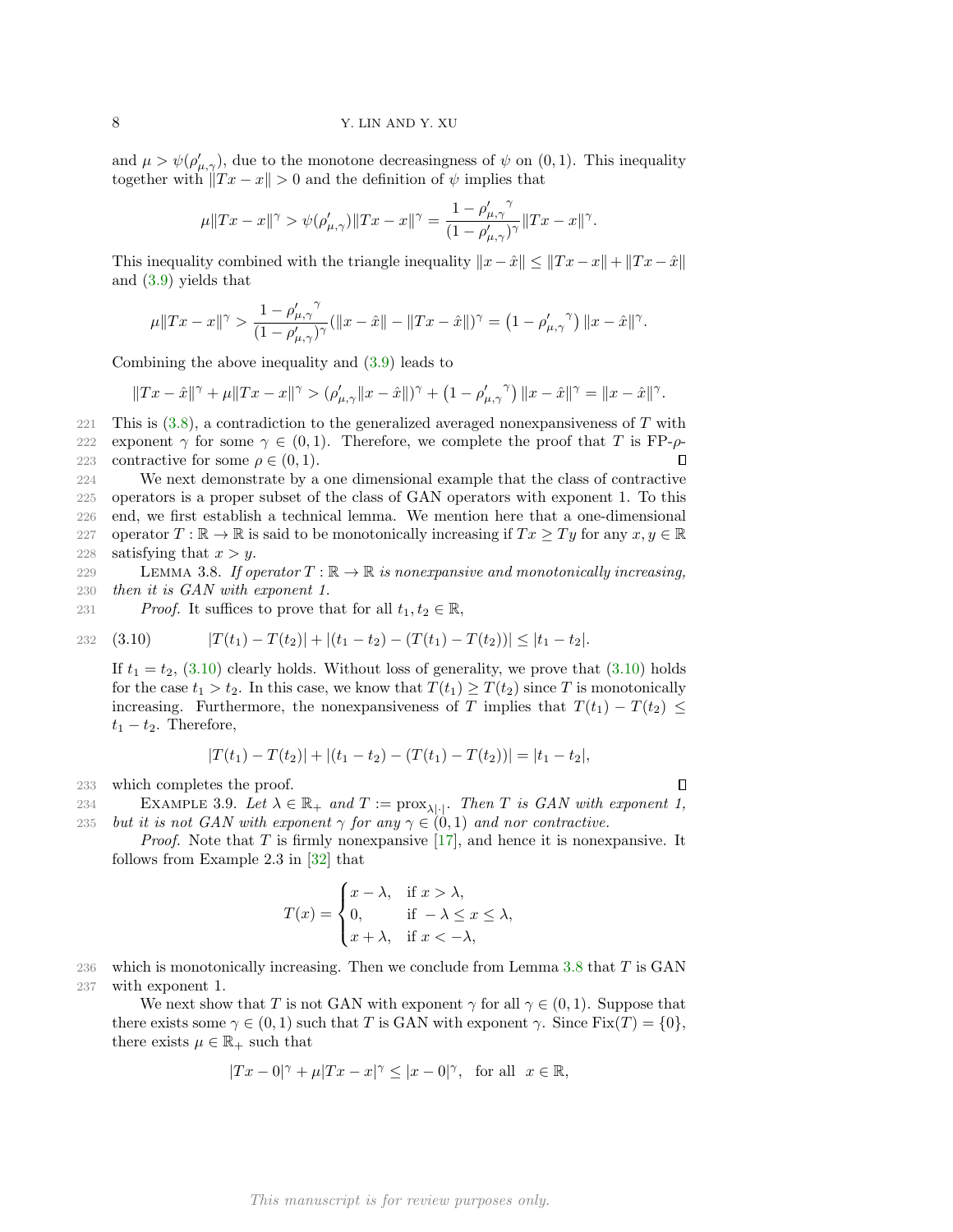238 that is,

<span id="page-8-0"></span>239 (3.11) 
$$
\mu|Tx - x|^{\gamma} \le |x|^{\gamma} - |Tx|^{\gamma} \text{ for all } x \in \mathbb{R}.
$$

240 Since  $Tx = x - \lambda$  for  $x > \lambda$ , we have  $|Tx - x|^\gamma = \lambda^\gamma$ . Then [\(3.11\)](#page-8-0) implies that

<span id="page-8-1"></span>241 (3.12) 
$$
\mu \leq \lambda^{-\gamma} \left[ x^{\gamma} - (x - \lambda)^{\gamma} \right] \text{ for all } x \in (\lambda, \infty).
$$

242 Let  $\varphi(x) := x^{\gamma} - (x - \lambda)^{\gamma}, x \in (\lambda, \infty)$ . It is obvious that  $\varphi$  is continuous on  $(\lambda, \infty)$ . 243 Moreover, by letting  $x = \frac{1}{t}$  and using L'Hospital's rule, we have that

$$
\lim_{245} \varphi(x) = \lim_{t \to \infty} \frac{1 - (1 - \lambda t)^{\gamma}}{t^{\gamma}} = \lim_{t \to 0} \frac{\lambda (1 - \lambda t)^{\gamma - 1}}{t^{\gamma - 1}} = \lambda \lim_{t \to 0} \left(\frac{1}{t} - \lambda\right)^{\gamma - 1} = 0
$$

246 for  $\gamma \in (0,1)$ . This implies that for any  $\mu > 0$ , there exists sufficient large  $x \in \mathbb{R}_+$ 247 such that  $\mu > \lambda^{-\gamma} \varphi(x)$ , which contradicts [\(3.12\)](#page-8-1). Thus T is not GAN with exponent 248  $\gamma$ . According to Proposition [3.5,](#page-5-1) we know that T is not FP-contractive. Naturally, it 249 is not contractive either.  $\Box$ 250 We mention here that the projection operator  $P_E$  onto a closed convex set  $E \subset \mathbb{R}^n$ 

251 may not be GAN with exponent 1. In addition, neither the proximity operator of  $\ell_1$ 252 norm nor the proximity operator of  $\ell_2$  norm is GAN with exponent 1 with respect to 253 254  $\sum_{i=1}^n |x_i|$  for  $x \in \mathbb{R}^n$ .  $\ell_2$  norm when the dimension is greater than 2. The  $\ell_1$  norm is defined by  $||x||_1 :=$ 

255 We next provide a theorem showing that there exists a class of GAN operators 256 with exponent 1 for a high-dimensional case. An example satisfies this theorem will 257 be given later in Corollary [6.6.](#page-21-0)

<span id="page-8-5"></span>258 THEOREM 3.10. Let  $T : \mathbb{R}^n \to \mathbb{R}^n$  be a firmly nonexpansive operator. If there 259 exists  $\alpha \in (0,1]$  such that

<span id="page-8-3"></span>
$$
260 \quad (3.13)
$$
\n
$$
||Tx - Ty|| \ge \alpha ||x - y||, \quad \text{for all} \quad x, y \in \mathbb{R}^n,
$$

261 then for  $\beta \in (0, 2)$ ,  $\mathcal{I} - \beta T$  is GAN with exponent 1.

262 Proof. It suffices to show that there exists  $\mu \in \mathbb{R}_+$  such that for all  $x, y \in \mathbb{R}^n$ ,

<span id="page-8-4"></span>263 (3.14) 
$$
\|(x - y) - \beta (Tx - Ty)\| + \mu \|\beta (Tx - Ty)\| \le \|x - y\|.
$$

264 For any  $\beta \in (0, 2)$ , we are able to find some sufficient small  $\mu \in (0, \alpha)$  such that the 265 following two inequalities hold:

266 (3.15) 
$$
\beta \leq \frac{1}{\mu} \text{ and } \beta \leq \frac{1}{1-\mu^2} \left(2 - \frac{2\mu}{\alpha}\right).
$$

Let  $w := x - y$ ,  $v := Tx - Ty$ . It follows from the second inequality of [\(3.15\)](#page-8-2) that

<span id="page-8-2"></span>
$$
2 - (1 - \mu^2)\beta > 0
$$
 and  $\frac{2\mu}{2 - (1 - \mu^2)\beta} \le \alpha$ ,

which together with  $(3.13)$  imply that

$$
||v|| \geq \frac{2\mu}{2-(1-\mu^2)\beta} ||w||,
$$

and hence

$$
(2\beta - (1 - \mu^2)\beta^2) ||v||^2 \ge 2\mu\beta ||w|| ||v||.
$$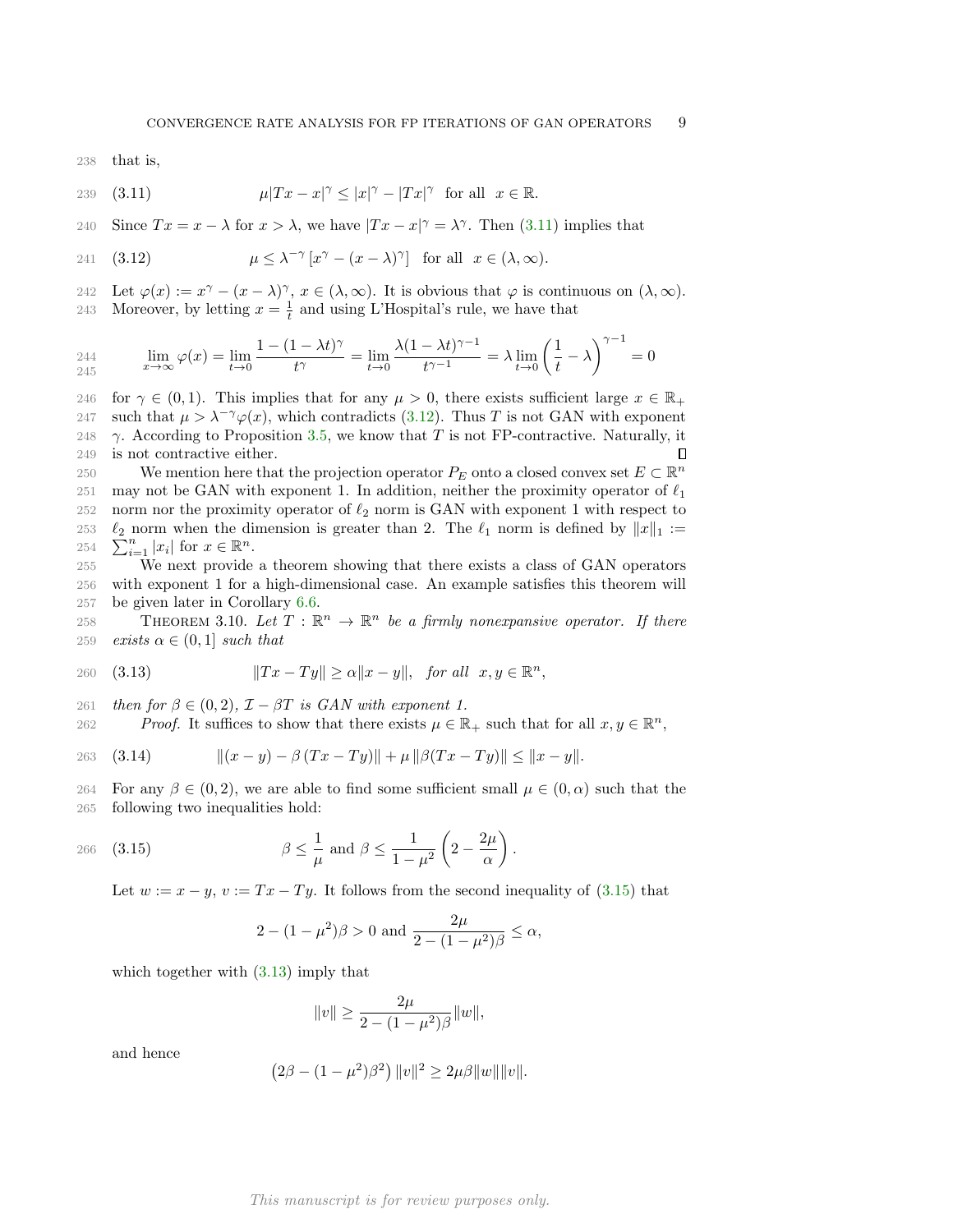Further, by the firm nonexpansiveness of T, i.e.,  $||v||^2 \le \langle w, v \rangle$ , we get that

<span id="page-9-0"></span>
$$
(1 - \mu^2)\beta^2 \|v\|^2 + 2\mu\beta \|w\| \|v\| \le 2\beta \langle w, v \rangle,
$$

267 which is equivalent to

268 (3.16) 
$$
||w - \beta v||^2 \le (||w|| - \mu||\beta v||)^2.
$$

The nonexpansiveness of T and the first inequality of [\(3.15\)](#page-8-2) give that  $\mu||\beta v|| \leq ||w||$ . This combines with [\(3.16\)](#page-9-0) implies that

$$
||w - \beta v|| \le ||w|| - \mu||\beta v||,
$$

269 that is,  $(3.14)$  holds. Therefore,  $\mathcal{I} - \beta T$  is GAN with exponent 1.  $\Box$ 270 Note that the identity operator is the trivial GAN operator with exponent  $\gamma$  for 271 any  $\gamma \in \mathbb{R}_+$ . In the next proposition, we identify ranges of  $\mu$  for the non-triviality 272 of GAN operators for different ranges of  $\gamma$ . To simplify the notation, throughout the

273 remaining part of this paper, we define

274 (3.17) 
$$
\Omega_{\mu}^{\gamma} := \{ T \in \Lambda : T \text{ is } \mu\text{-GAN with exponent } \gamma \}.
$$

275 PROPOSITION 3.11. Let  $\gamma, \mu \in \mathbb{R}_+$ . (i) For any  $\gamma \leq 1$ ,

$$
\Omega_{\mu}^{\gamma}\backslash\{\mathcal{I}\}\neq\varnothing\quad\text{if and only if}\quad\mu\leq1.
$$

276 (ii) For any  $\gamma > 1$  and  $\mu \in \mathbb{R}_+$ ,  $\Omega_{\mu}^{\gamma} \setminus \{ \mathcal{I} \} \neq \emptyset$ .

*Proof.* We first establish (i). Suppose that  $\mu \leq 1$  and show that  $\Omega_{\mu}^{\gamma}\setminus\{I\} \neq \emptyset$ . It suffices to find some operator  $T \neq \mathcal{I}$  such that  $T \in \Omega_{\mu}^{\gamma}$  for any  $\gamma \in (0,1]$ . To this end, we define  $T: \mathbb{R}^n \to \mathbb{R}^n$  by  $T(x) := z$  for all  $x \in \mathbb{R}^n$ , where  $z \in \mathbb{R}^n$  is a constant vector. Since  $\mu \leq 1$ , for any  $\gamma \in \mathbb{R}_+$  and for all  $x, y \in \mathbb{R}^n$ , we have that

<span id="page-9-1"></span>
$$
\|Tx-Ty\|^{\gamma}+\mu\|( \mathcal{I}-T)x-(\mathcal{I}-T)y\|^{\gamma}=\mu\|x-y\|^{\gamma}\leq\|x-y\|^{\gamma},
$$

277 that is, [\(3.1\)](#page-3-0) holds. Hence  $T \in \Omega_{\mu}^{\gamma} \setminus \{ \mathcal{I} \}$  for any  $\gamma \in (0, 1]$ .

278 Conversely, for any  $\gamma \in (0,1]$ , if  $\Omega_{\mu}^{\gamma} \setminus \{ \mathcal{I} \} \neq \emptyset$ , then there exists  $T \in \Omega_{\mu}^{\gamma}$  such that 279 for some  $x \in \mathbb{R}^n$ ,  $Tx \neq x$ . Since  $T \in \Omega_{\mu}^{\gamma}$ , for any given  $\hat{x} \in \text{Fix}(T)$ , we have that

280 (3.18) 
$$
||Tx - \hat{x}||^{\gamma} + \mu ||Tx - x||^{\gamma} \le ||x - \hat{x}||^{\gamma}.
$$

281 We next prove that the validity of  $(3.18)$  implies  $\mu \leq 1$ . By  $(3.18)$  and the fact that  $||Tx - x|| > 0$ , we know that  $||Tx - \hat{x}|| < ||x - \hat{x}||$ . Let  $\alpha := \frac{||Tx - \hat{x}||}{||x - \hat{x}||}$ 282  $||Tx - x|| > 0$ , we know that  $||Tx - \hat{x}|| < ||x - \hat{x}||$ . Let  $\alpha := \frac{||Tx - x||}{||x - \hat{x}||}$ . Then  $\alpha \in [0, 1)$ 283 and

284 (3.19) 
$$
||Tx - \hat{x}|| = \alpha ||x - \hat{x}||.
$$

285 Hence

<span id="page-9-2"></span>286 (3.20) 
$$
||x - \hat{x}||^{\gamma} - ||Tx - \hat{x}||^{\gamma} = (1 - \alpha^{\gamma})||x - \hat{x}||^{\gamma}
$$

287 and, by the triangle inequality,

<span id="page-9-3"></span>288 (3.21)  $||Tx - x||^{\gamma} \ge (||x - \hat{x}|| - ||Tx - \hat{x}||)^{\gamma} = (1 - \alpha)^{\gamma} ||x - \hat{x}||^{\gamma}.$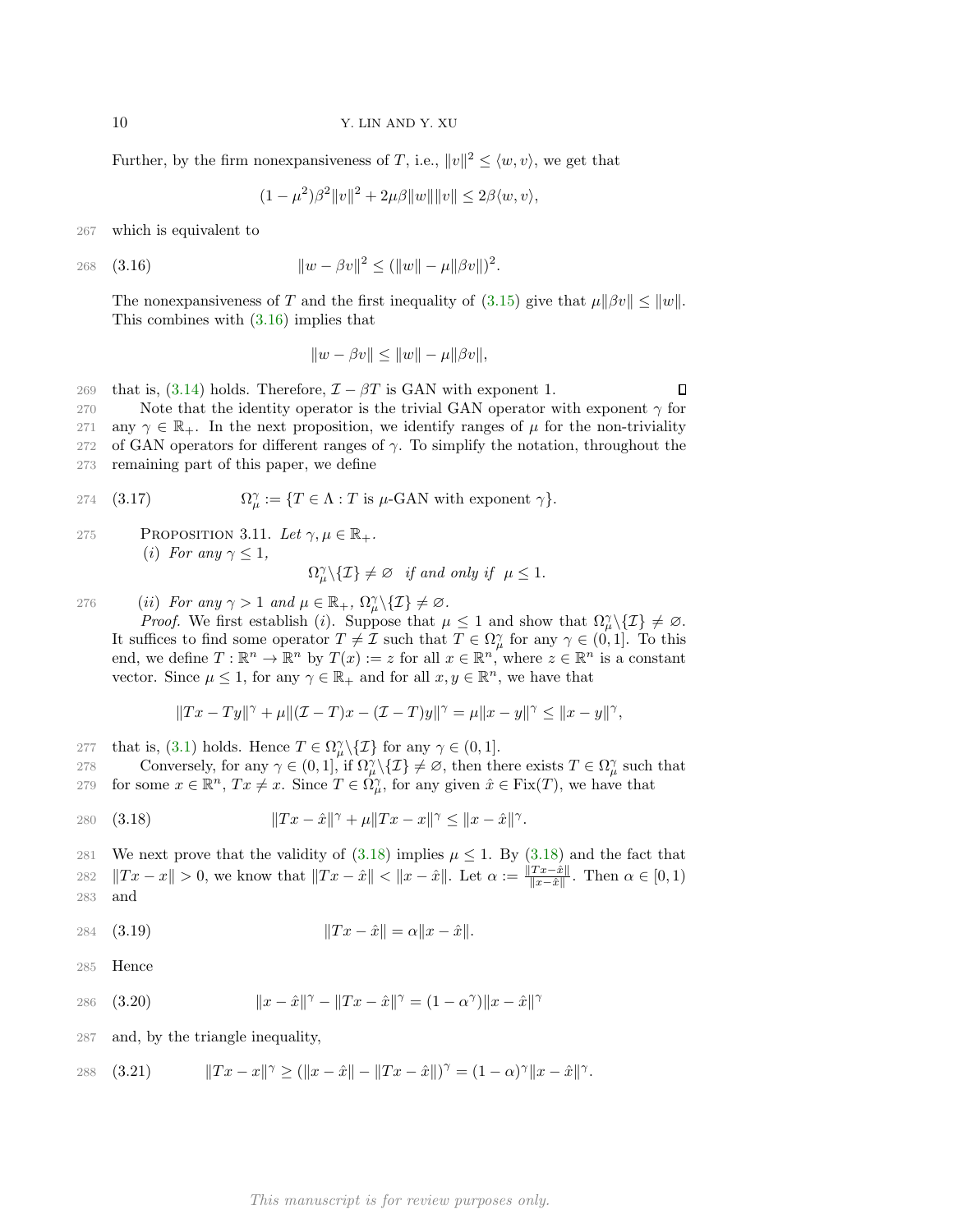#### <span id="page-10-1"></span><span id="page-10-0"></span>CONVERGENCE RATE ANALYSIS FOR FP ITERATIONS OF GAN OPERATORS 11

289 By combing  $(3.18)$ ,  $(3.20)$  and  $(3.21)$ , we obtain that

290 (3.22) 
$$
\mu \le \frac{\|x - \hat{x}\|^{\gamma} - \|Tx - \hat{x}\|^{\gamma}}{\|Tx - x\|^{\gamma}} \le \frac{1 - \alpha^{\gamma}}{(1 - \alpha)^{\gamma}} = \psi(\alpha), \ \alpha \in [0, 1),
$$

291 where  $\psi$  is defined by [\(3.7\)](#page-6-1). It follows from Lemma [3.6](#page-6-0) that for any  $\gamma \in (0,1)$ ,

292 (3.23) 
$$
\max_{\alpha \in [0,1)} \{ \psi(\alpha) \} = 1.
$$

293 It is obvious that [\(3.23\)](#page-10-0) also holds for  $\gamma = 1$ . That is, (3.23) holds for any  $\gamma \in (0, 1]$ , 294 which together with  $(3.22)$  implies that  $\mu \leq 1$ .

295 Now we prove (ii). For any  $\gamma > 1$ , if  $\mu \leq 1$ , we have shown in (i) that there exists 296 a constant operator T such that  $T \in \Omega_{\mu}^{\gamma}$ . If  $\mu > 1$ , we let  $\psi$  be defined by [\(3.7\)](#page-6-1). Since 297  $\gamma > 1$ , by Lemma [3.6,](#page-6-0) there exists  $\alpha \in (0,1)$  such that  $\psi(\alpha) \geq \mu$ , that is,

298 (3.24) 
$$
\alpha^{\gamma} + \mu(1-\alpha)^{\gamma} \leq 1.
$$

We next verify that  $\alpha \mathcal{I} \in \Omega_{\mu}^{\gamma}$ . By using [\(3.24\)](#page-10-2), for all  $x, y \in \mathbb{R}^{n}$ , we have that

<span id="page-10-2"></span>
$$
\|\alpha x - \alpha y\|^{\gamma} + \mu \|(1 - \alpha)x - (1 - \alpha)y\|^{\gamma} = (\alpha^{\gamma} + \mu(1 - \alpha)^{\gamma}) \|x - y\|^{\gamma} \le \|x - y\|^{\gamma}.
$$

299 Thus,  $\alpha \mathcal{I} \in \Omega_{\mu}^{\gamma} \setminus \{ \mathcal{I} \}.$ 

 $\Box$ 

 $\Box$ 

 We know that the class of averaged nonexpansive operators is closed under the composition operation, that is, the composition of two averaged operators is still averaged nonexpansive [\[5\]](#page-23-9). This property is important for its application in convex optimization. In the following proposition, we prove the closeness of the class of GAN 304 operators with exponent  $\gamma$  under the composition operation for  $\gamma \geq 1$ .

<span id="page-10-7"></span>305 PROPOSITION 3.12. Let  $\gamma \in [1, +\infty)$  and  $\mu_1, \mu_2 \in \mathbb{R}_+$ . If  $T_1 \in \Omega_{\mu_1}^{\gamma}$  and  $T_2 \in \Omega_{\mu_2}^{\gamma}$ , 306 then  $T_1 \circ T_2 \in \Omega_\mu^\gamma$ , where  $\mu := 2^{1-\gamma} \min\{\mu_1, \mu_2\}.$ 

*Proof.* For any  $x, y \in \mathbb{R}^n$ , define

<span id="page-10-3"></span>
$$
p := (\mathcal{I} - T_2)x - (\mathcal{I} - T_2)y, \quad q := (\mathcal{I} - T_1)(T_2x) - (\mathcal{I} - T_1)(T_2y).
$$

307 Then, direct computation leads to

308 (3.25) 
$$
p + q = (\mathcal{I} - T_1 \circ T_2)x - (\mathcal{I} - T_1 \circ T_2)y.
$$

309 Recall from Example 8.23 of [\[5\]](#page-23-9) that

310 (3.26) 
$$
||p+q||^{\gamma} \leq 2^{\gamma-1} (||p||^{\gamma} + ||q||^{\gamma}).
$$

311 Let 
$$
\mu := 2^{1-\gamma} \min{\mu_1, \mu_2}
$$
. It follows from (3.25) and (3.26) that

312 (3.27) 
$$
\mu \| ( \mathcal{I} - T_1 \circ T_2 ) x - ( \mathcal{I} - T_1 \circ T_2 ) y \|^\gamma \leq \mu_2 \| p \|^\gamma + \mu_1 \| q \|^\gamma.
$$

By the fact that  $T_1 \in \Omega_{\mu_1}^{\gamma}$  and  $T_2 \in \Omega_{\mu_2}^{\gamma}$ , we have that

<span id="page-10-5"></span><span id="page-10-4"></span>
$$
\mu_1 \|q\|^{\gamma} \le \|T_2 x - T_2 y\|^{\gamma} - \|(T_1 \circ T_2) x - (T_1 \circ T_2) y\|^{\gamma}
$$

and

<span id="page-10-6"></span>
$$
\mu_2 \|p\|^\gamma \le \|x - y\|^\gamma - \|T_2 x - T_2 y\|^\gamma.
$$

313 Adding the above two inequalities together yields

314 (3.28) 
$$
\mu_2 ||p||^{\gamma} + \mu_1 ||q||^{\gamma} \le ||x - y||^{\gamma} - ||(T_1 \circ T_2)x - (T_1 \circ T_2)y||^{\gamma}.
$$

Now combining  $(3.27)$  and  $(3.28)$ , we conclude that

$$
\mu \| ( \mathcal{I} - T_1 \circ T_2 ) x - ( \mathcal{I} - T_1 \circ T_2 ) y \|^\gamma \leq \| x - y \|^\gamma - \| (T_1 \circ T_2 ) x - (T_1 \circ T_2 ) y \|^\gamma,
$$

315 which completes the proof.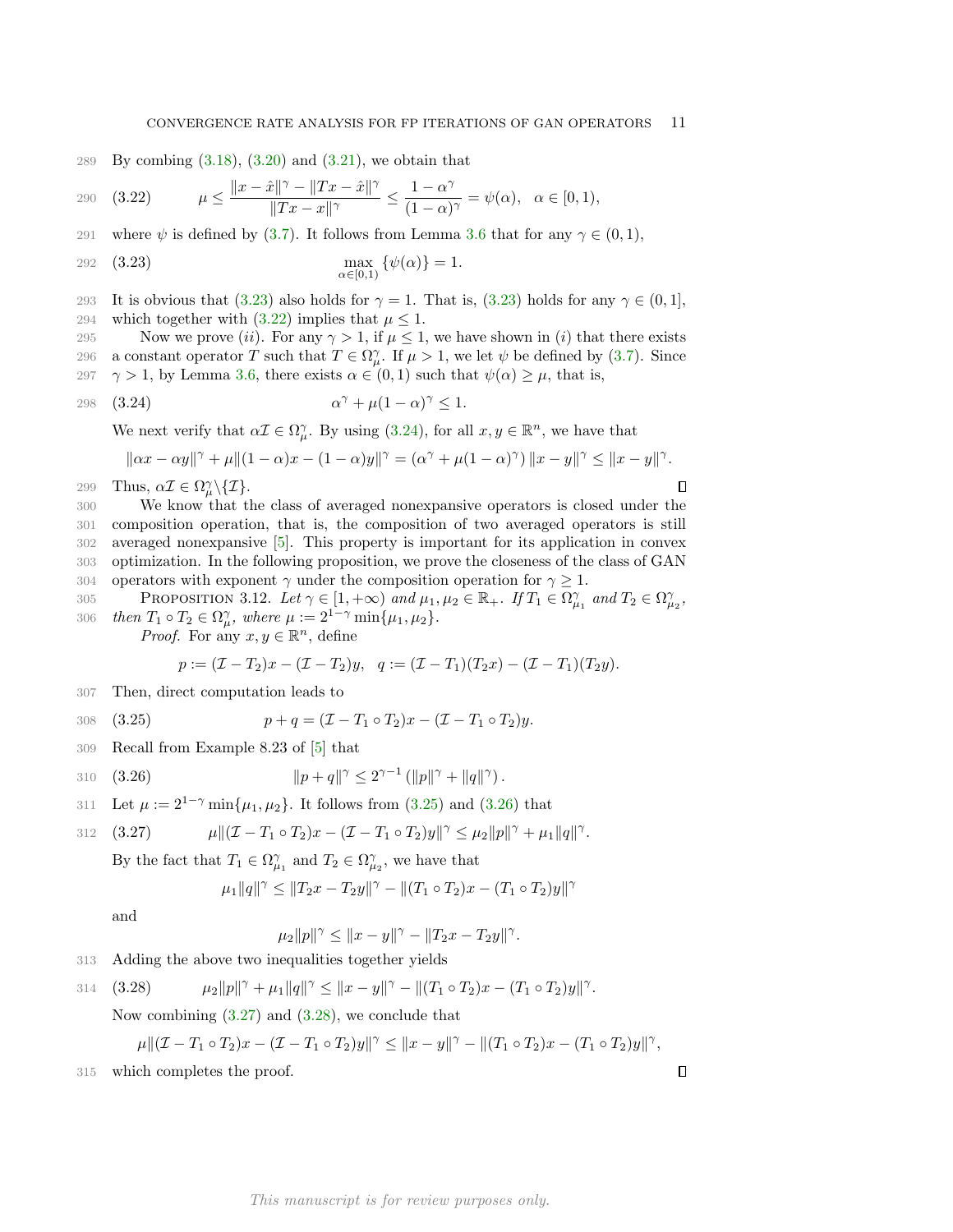Before closing this section, we illustrate certain geometric properties of nonexpansive, firmly nonexpansive, averaged nonexpansive and contractive operators, and the proposed GAN operators with different exponents. Such geometric properties are useful in guiding us for the convergence analysis of the Picard sequences of these operators. For  $x \in \mathbb{R}^n$ ,  $r \in \mathbb{R}_+$ , we define the ball with center x and radius r by

$$
B(x,r) := \{ y \in \mathbb{R}^n | \|y - x\| \le r \}.
$$

316 Let  $T \in \Lambda$  and  $\hat{x}$  be an arbitrary fixed-point of T. As shown in Fig. [1,](#page-11-0) for a given

317  $x \in \mathbb{R}^n$ , ranges of Tx are illustrated by balls with distinct centers and radii for

318 the cases for T being nonexpansive, contractive, firmly nonexpansive and averaged

319 nonexpansive.

<span id="page-11-0"></span>

FIG. 1. The range of Tx for a given  $x \in \mathbb{R}^2$  when T is nonexpansive, contracitve, firmly nonexpansive, averaged nonexpansive or GAN with exponent 3 with respect to  $\|\cdot\|_2$ : inner region of the circles including the boundaries.

<span id="page-11-1"></span>

FIG. 2. The range of Tx for a given  $x \in \mathbb{R}^2$  when T is nonexpansive and  $\frac{1}{2}$ -GAN with exponent  $\frac{1}{2}$ , 1, 2 and 3 with respect to  $\|\cdot\|_2$ : inner region of the closed curves including the boundaries.

 $320$  From Fig. [1,](#page-11-0) we can see that if T is nonexpansive, then Tx may stay on the 321 boundary of  $B(\hat{x}, \|x-\hat{x}\|)$  and not be equal to x, that is, x is not a fixed-point of T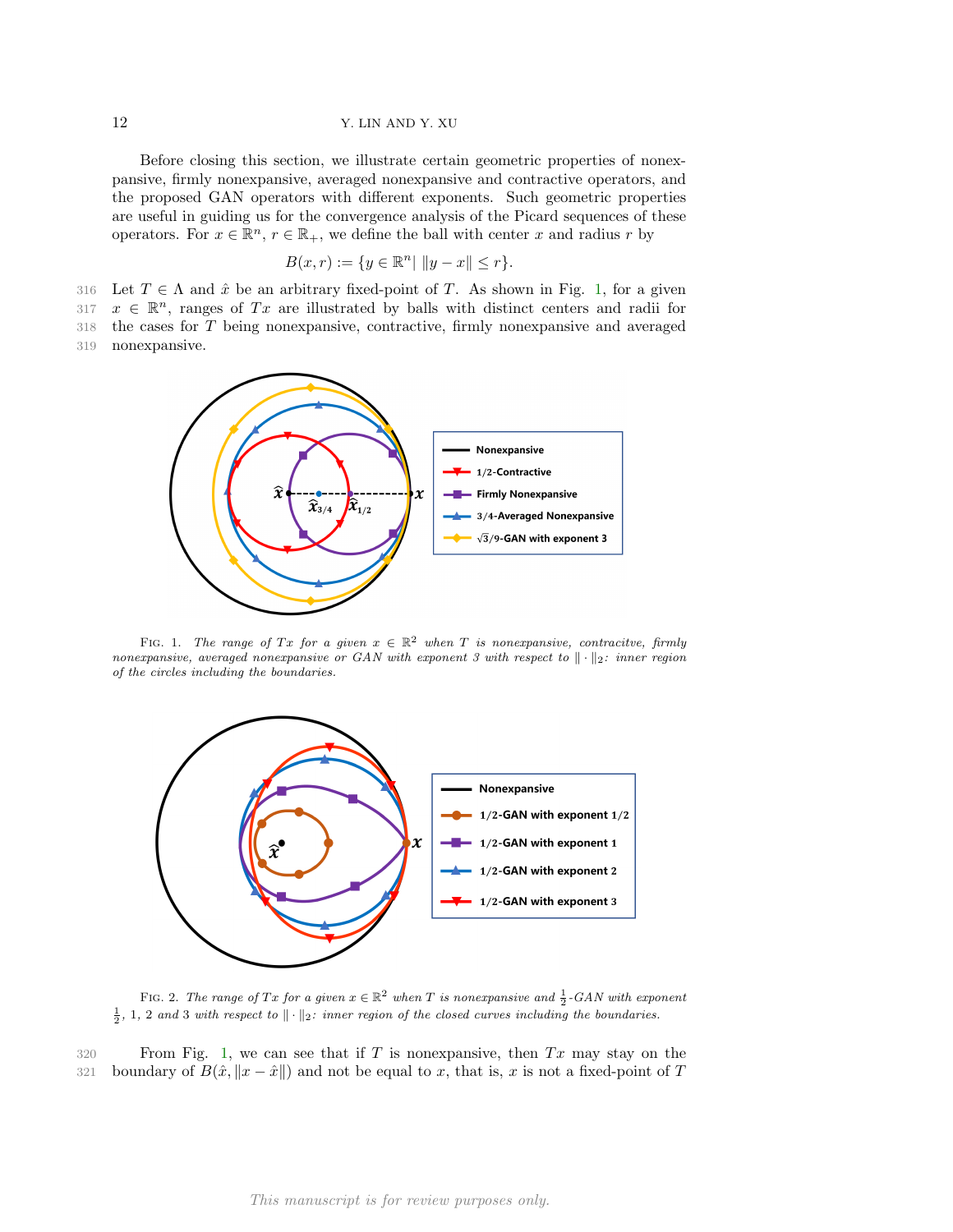322 and the distance from Tx to the fixed-point  $\hat{x}$  remains the same as that from x to  $\hat{x}$ . In 323 the same way, for any positive integer  $k$ ,  $T^k x$  may always stay on the boundary, which

 $324$  tells that the fixed-point iteration of T may not converges when T is nonexpansive.

325 If T is contractive, the range of  $T^k x$  will shrink as k increases, which leads to the

326 convergence of  $T^k x$  to  $\hat{x}$ . For the case that T is averaged nonexpansive, the range of 327 Tx is an inscribed ball of  $B(\hat{x}, \|x - \hat{x}\|)$  with tangent point x, and convergence of the 328 fixed-point iteration of T in this case needs further study (see Theorem [4.1](#page-12-0) for more

329 details).

330 In Fig. [2,](#page-11-1) we show the range of Tx for the case that T is  $\frac{1}{2}$ -GAN with exponent  $\frac{1}{2}$ , 1, 2 or 3. When the exponent  $\gamma$  is equal to 2, the range of  $\tilde{T}x$  is a ball the same as in the case of averaged nonexpansiveness. It is of the egg shape for exponent 3 and the water-drop shape for exponent 1. We will show that the convergence rate of the 334 fixed-point iteration of T improves as  $\gamma$  decreases. Especially, when  $\gamma < 1$ , the range of T has some kind of contractive property (the point x is included), which is called as the FP-contractive property.

<span id="page-12-4"></span> 4. Local convergence rate analysis. In this section, we establish convergence of the fixed-point iteration of a GAN operator. The local convergence rate (the convergence rate of the distance between two consecutive iterates) is also analyzed. We will show that the local convergence rate of the fixed-point iteration of a GAN 341 operator with exponent  $\gamma$  is  $o(k^{-\frac{1}{\gamma}})$ . The smaller the exponent  $\gamma$  a GAN operator has, the higher local convergence rate its fixed-point iteration results.

We first describe the fixed-point iteration of an operator. By  $\mathbb{N}_0$  and  $\mathbb{N}_+$  we denote the set of all nonnegative integers and the set of all positive integers, respectively. Given an initial vector  $x^0 \in \mathbb{R}^n$ , the fixed-point iteration of  $T : \mathbb{R}^n \to \mathbb{R}^n$  is given by

<span id="page-12-3"></span>
$$
x^{k+1} = Tx^k, \quad k \in \mathbb{N}_0.
$$

343 We call the sequence  $\{x^k\}$  generated by the fixed-point iteration of T a Picard se-344 quence of operator T.

345 We begin with stating the main theorem of this section. For two sequences  ${a_k} \subset$ 346  $\mathbb{R}_+ \cup \{0\}$  and  $\{b_k\} \subset \mathbb{R}_+$ , both tending to zero, if  $\lim_{k \to \infty} \frac{a_k}{b_k} = 0$ , we write  $a_k = o(b_k)$ . 347 If there exist constants  $c > 0$  and  $K \in \mathbb{N}_0$  such that  $a_k \leq cb_k$  for all  $k \geq K$ , we write 348  $a_k = O(b_k)$ .

<span id="page-12-0"></span>349 THEOREM 4.1. If  $T \in \Lambda$  is GAN with exponent  $\gamma \in \mathbb{R}_+$ , then for any initial vector 350  $x^0 \in \mathbb{R}^n$ , the Picard sequence  $\{x^k\}$  of operator T converges to some  $x^* \in Fix(T)$ , and

351 (4.1) 
$$
||x^{k+1} - x^k|| = o\left(k^{-\frac{1}{\gamma}}\right).
$$

352 We now proceed to prove Theorem [4.1.](#page-12-0) To this end, we recall Proposition 5.28  $353$  of  $[5]$  as a lemma.

<span id="page-12-1"></span>354 LEMMA 4.2. Let  $T \in \Lambda$  be a nonexpansive operator. For any initial vector  $x^0 \in$ 355  $\mathbb{R}^n$ , if the Picard sequence  $\{x^k\}$  of T satisfies that  $\lim_{k\to\infty} \|x^{k+1} - x^k\| = 0$ , then 356  $\{x^k\}$  converges to a fixed-point of T.

357 We also need Lemma 3 of [\[18\]](#page-23-22), which we state below.

<span id="page-12-2"></span>358 359  $\sum_{k=0}^{\infty} a_k b_k < \infty$ ,  $\{b_k\}$  is monotonically decreasing, and there exists  $\varepsilon > 0$  such that LEMMA 4.3. Suppose that  $\{a_k\}$  and  $\{b_k\}$  are two nonnegative sequences in R. If 360  $\overline{a_k} \geq \varepsilon$  for all  $k \in \mathbb{N}_0$ , then  $b_k = o\left(\frac{1}{k}\right)$ .

361 Proof of Theorem [4.1.](#page-12-0) We first show convergence of the sequence  $\{x^k\}$ . Since T 362 is GAN with exponent  $\gamma$ , we know that it is nonexpansive and there exists  $\mu \in \mathbb{R}_+$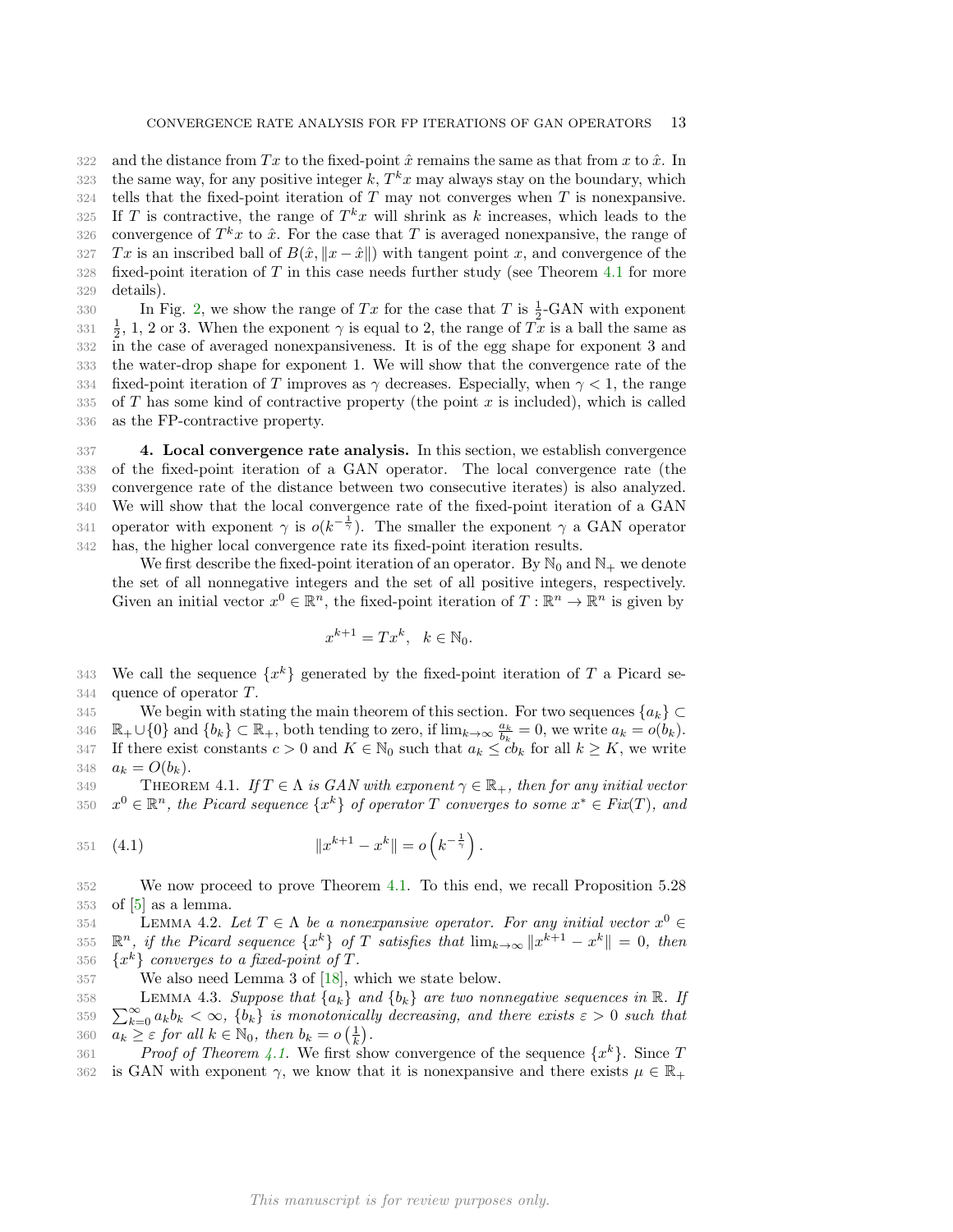363 such that for any  $\hat{x} \in \text{Fix}(T)$ ,

364 (4.2) 
$$
||x^{k+1} - \hat{x}||^{\gamma} + \mu ||x^{k+1} - x^k||^{\gamma} \le ||x^k - \hat{x}||^{\gamma}.
$$

365 For any positive integer K, summing both sides of the inequality [\(4.2\)](#page-13-0) for  $k =$ 366  $0, 1, \ldots, K$  yields that

<span id="page-13-1"></span>367 
$$
(4.3) \qquad \sum_{k=0}^{K} \mu \|x^{k+1} - x^k\|^{\gamma} \le \|x^0 - \hat{x}\|^{\gamma} - \|x^{K+1} - \hat{x}\|^{\gamma} \le \|x^0 - \hat{x}\|^{\gamma}.
$$

368 Inequality [\(4.3\)](#page-13-1) ensures that series

369 (4.4) 
$$
\sum_{k=0}^{\infty} \mu \|x^{k+1} - x^k\|^{\gamma} < \infty.
$$

370 Result [\(4.4\)](#page-13-2) implies that  $\lim_{k\to\infty} ||x^{k+1} - x^k|| = 0$ . By Lemma [4.2,](#page-12-1) we conclude that 371  ${x^k}_{k \in \mathbb{N}_0}$  converges to some  $x^* \in \text{Fix}(T)$ .

We next employ Lemma  $4.3$  to show that  $(4.1)$  holds. Applying Lemma  $4.3$  to the sequences  $a_k := \mu$  and  $b_k := ||x^{k+1} - x^k||^{\gamma}$ ,  $k \in \mathbb{N}_0$ , it suffices to show that  $\{\Vert x^{k+1} - x^k \Vert\}$  is monotonically decreasing. This follows from the nonexpansiveness of T since it implies that

<span id="page-13-2"></span>
$$
||x^{k+2} - x^{k+1}|| = ||Tx^{k+1} - Tx^k|| \le ||x^{k+1} - x^k||
$$

372 for all  $k \in \mathbb{N}_0$ . Therefore, by Lemma [4.3,](#page-12-2) [\(4.1\)](#page-12-3) holds.

373 Since an averaged nonexpansive operator is GAN with exponent  $\gamma = 2$ , Theorem 374 [4.1](#page-12-0) covers the well-known result that the local convergence rate of the fixed-point 375 iteration of an averaged nonexpansive operator is  $o(k^{-\frac{1}{2}})$ , see [\[3\]](#page-23-10). Moreover, it ensures 376 that the local convergence rate of the fixed-point iteration of a GAN operator with 377 exponent  $\gamma$  < 2 is higher than that of an averaged nonexpansive operator.

<span id="page-13-5"></span>378 5. Global convergence rate analysis. We consider in this section the global 379 convergence rate (the convergence rate in terms of the distance between an iterate and 380 a fixed-point) of the fixed-point iteration of GAN operator and investigate the relation 381 between the local convergence rate and the global convergence rate. We will show 382 that the fixed-point iteration of a GAN operator with exponent  $\gamma \in (0,1)$  can achieve 383 an exponential global convergence rate. Moreover, if a GAN operator is also Hölder 384 regular, the global convergence rate of its fixed-point iteration will depend on both 385 the exponent of generalized averaged nonexpansiveness and the exponent of Hölder 386 regularity. The definition of Hölder regularity will be given later in this section.

387 We first establish a relation between the local convergence rate and the global 388 convergence rate.

<span id="page-13-4"></span>389 THEOREM 5.1. If  $T \in \Omega^1_\mu$  for  $\mu \in (0,1]$ , then for any initial vector  $x^0 \in \mathbb{R}^n$ , 390 the Picard sequence  $\{x^k\}$  of T converges to some  $x^* \in Fix(T)$ , and there holds the  $391$  equivalence relation for all positive integers k,

<span id="page-13-3"></span>392 (5.1) 
$$
\mu \sum_{j=k}^{\infty} \|x^{j+1} - x^j\| \le \|x^k - x^*\| \le \sum_{j=k}^{\infty} \|x^{j+1} - x^j\|.
$$

393 *Proof.* Convergence of  $\{x^k\}$  to some  $x^* \in Fix(T)$  follows from Theorem [4.1.](#page-12-0)

<span id="page-13-0"></span>

 $\Box$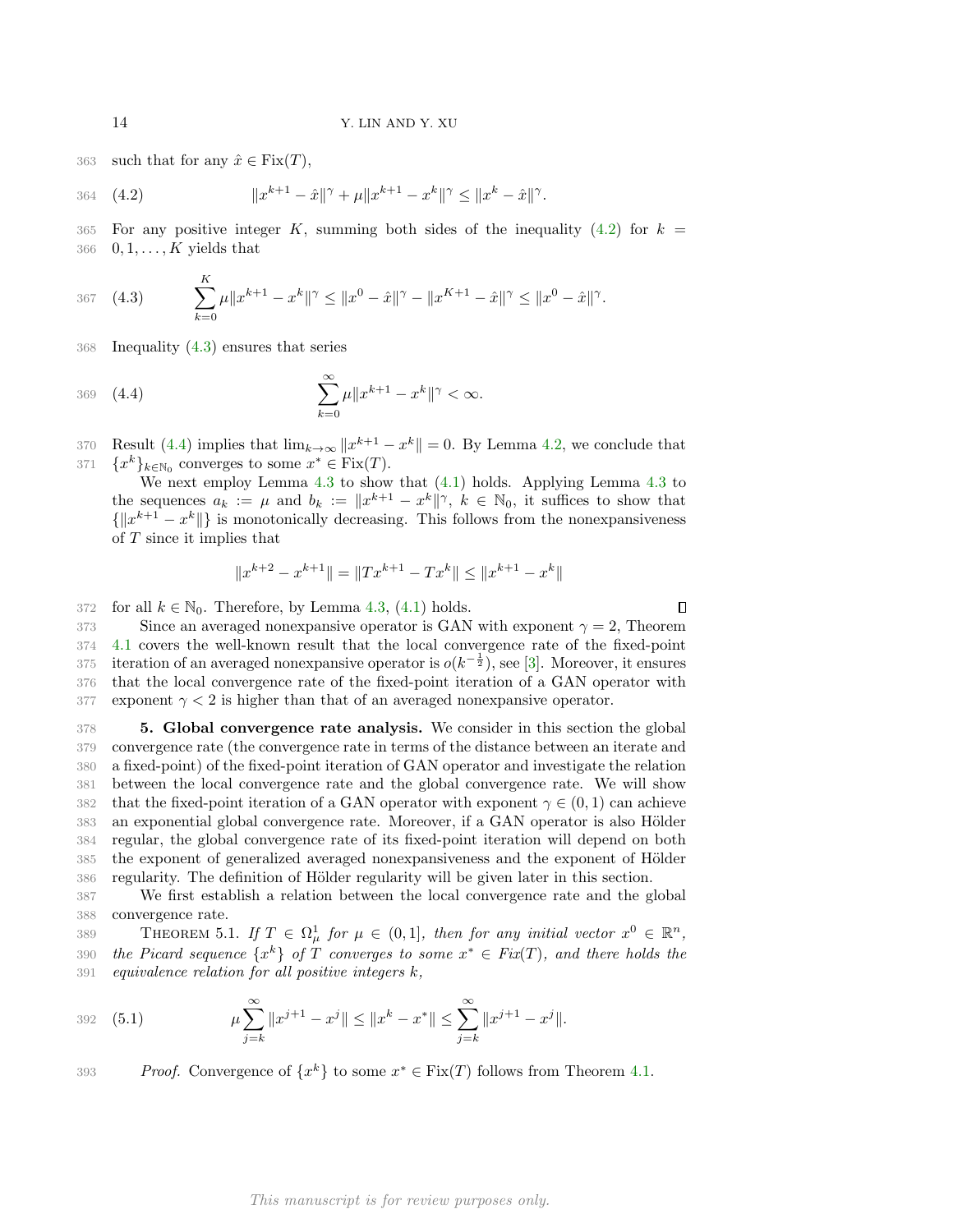It remains to establish the equivalence relation [\(5.1\)](#page-13-3). Since  $T \in \Omega^1_\mu$ , by the definition of generalized averaged nonexpansiveness, we have that

$$
\mu \|x^{j+1} - x^j\| \le \|x^j - x^*\| - \|x^{j+1} - x^*\|, \ \ j \in \mathbb{N}_0.
$$

394 For any  $N > k$ , summing the above inequality for  $j = k, k + 1, ..., N$  yields that

395 (5.2) 
$$
\mu \sum_{j=k}^{N} \|x^{j+1} - x^j\| \leq \|x^k - x^*\| - \|x^{N+1} - x^*\| \leq \|x^k - x^*\|.
$$

396 In the inequality above, we let  $N \to \infty$  and get the left inequality of [\(5.1\)](#page-13-3).

397 To establish the right inequality of  $(5.1)$ , for any  $N > k$ , we repeatedly use the 398 triangle inequality and obtain that

399 (5.3) 
$$
||x^{k} - x^{*}|| \leq \sum_{j=k}^{N} ||x^{j} - x^{j+1}|| + ||x^{N+1} - x^{*}||.
$$

Inequality [\(5.2\)](#page-14-0) implies that

<span id="page-14-0"></span> $\mathbf{v}$ 

<span id="page-14-1"></span>
$$
\sum_{j=k}^{\infty} \|x^{j+1} - x^j\| < \infty.
$$

Moreover, the first part of this theorem ensures that

$$
\lim_{N \to \infty} \|x^{N+1} - x^*\| = 0.
$$

400 Hence, letting  $N \to \infty$  in inequality [\(5.3\)](#page-14-1) yields the right inequality of [\(5.1\)](#page-13-3).  $\Box$ 

 Theorem [5.1](#page-13-4) indicates that when the operator T is GAN with exponent 1, the global convergence rate of its Picard sequence is equivalent to the convergence rate of  $\sum_{j=k}^{\infty} ||x^{j+1}-x^j||$ . We next show how Theorem [5.1](#page-13-4) provides a way to estimate the global convergence rate. We first show a technical result.

<span id="page-14-2"></span>405 PROPOSITION 5.2. If  $\{a_k\} \subset \mathbb{R}$  is a nonnegative sequence with  $a_k = o(k^{-\alpha})$ , then  $\sum_{i=1}^{\infty}$ 406  $\sum_{j=k}^{\infty} a_j = o(k^{-(\alpha-1)})$ .

*Proof.* Since  $a_k = o(k^{-\alpha})$ , for any  $\varepsilon > 0$ , there is  $K \in \mathbb{N}_0$  such that  $a_j < \frac{\varepsilon}{j^{\alpha}}$  for all  $j \geq K$ . Summing this inequality for  $j = k, k + 1, \ldots$ , with  $k \geq K$ , we obtain that

$$
\sum_{j=k}^{\infty} a_j < \varepsilon \sum_{j=k}^{\infty} \frac{1}{j^{\alpha}} \leq \varepsilon \int_{k-1}^{\infty} \frac{1}{t^{\alpha}} dt = \frac{\varepsilon}{(\alpha-1)(k-1)^{\alpha-1}}.
$$

 $\Box$ 

 $\Box$ 

407 This establishes the desired estimate.

408 Theorem [5.1](#page-13-4) together with Propositions [3.4](#page-5-2) and [5.2](#page-14-2) leads to the following theorem.

<span id="page-14-3"></span>409 THEOREM 5.3. If  $T \in \Lambda$  is GAN with exponent  $\gamma \in (0,1)$ , then for any initial 410 vector  $x^0 \in \mathbb{R}^n$ , the Picard sequence  $\{x^k\}$  of T converges to some  $x^* \in Fix(T)$ , and 411  $\|x^k - x^*\| = o\left(k^{-\frac{1-\gamma}{\gamma}}\right).$ 

*Proof.* It follows from Theorem [4.1](#page-12-0) that  $\{x^k\}$  convergence to some  $x^* \in \text{Fix}(T)$ and  $||x^{k+1} - x^k|| = o\left(k^{-\frac{1}{\gamma}}\right)$ . Applying Proposition [5.2](#page-14-2) with  $a_k := ||x^{k+1} - x^k||$ , we obtain that

$$
\sum_{j=k}^{\infty} \|x^{j+1}-x^j\|=o\left(k^{-\frac{1-\gamma}{\gamma}}\right).
$$

412 Moreover, by Proposition [3.4,](#page-5-2) we see that T is GAN with exponent 1. Thus, the

413 desired result of this theorem follows from Theorem [5.1.](#page-13-4)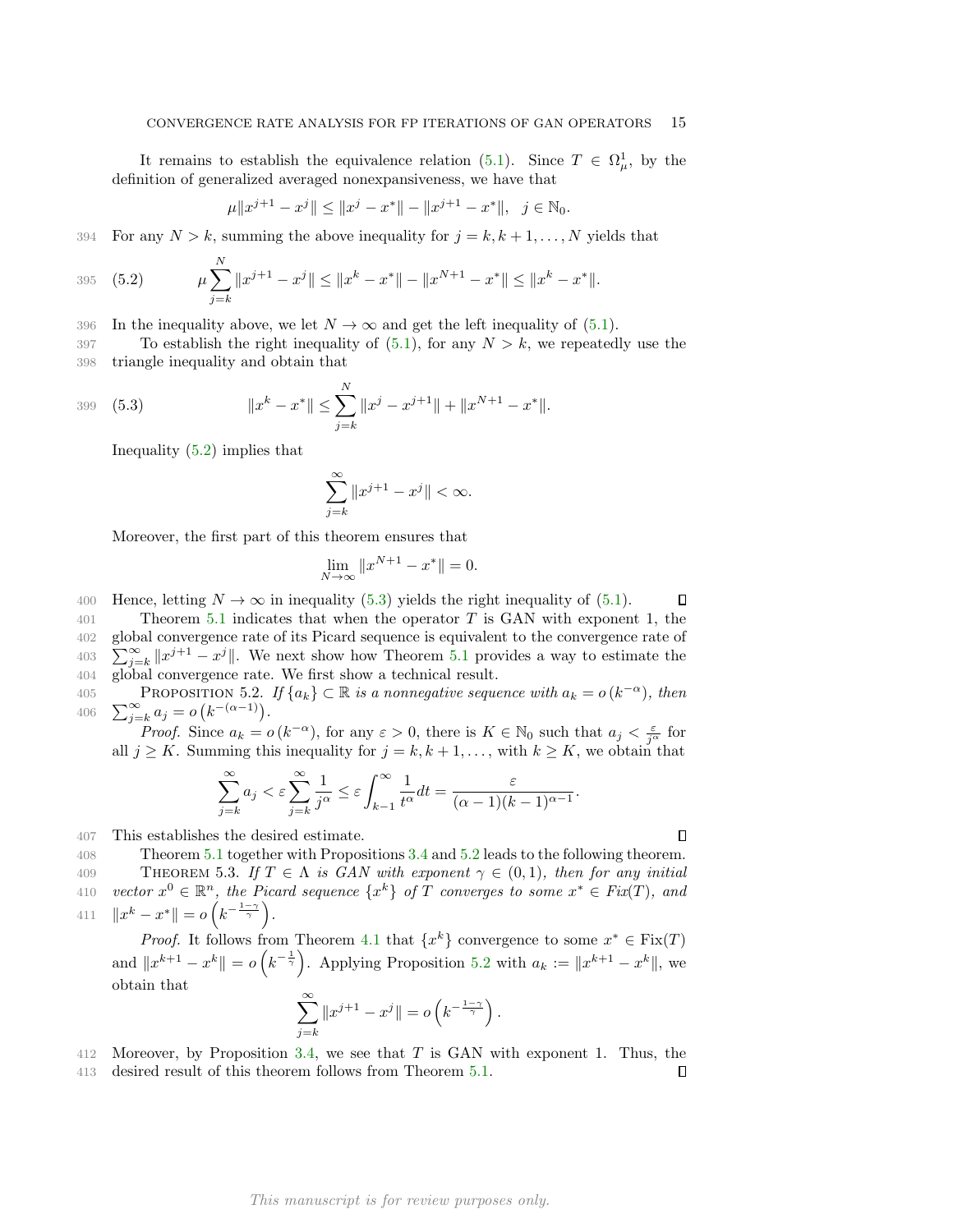In fact, according to Proposition [3.7,](#page-6-4) we know that GAN operator with exponent  $\gamma \in (0,1)$  is FP- $\rho$ -contractive for some  $\rho \in (0,1)$ , which leads to higher order global convergence rate of its Picard sequence than the result shown in Theorem [5.3.](#page-14-3) To this end, we first show that the Picard sequence of a FP-contractive operator has exponential global convergence rate.

<span id="page-15-1"></span>419 THEOREM 5.4. If operator  $T \in \Lambda$  is FP-contractive, then for any initial vector 420  $x^0 \in \mathbb{R}^n$ , the Picard sequence  $\{x^k\}$  of T either converges to some  $x^* \in Fix(T)$  within 421 a finite number of iterations or there exists  $\rho \in (0,1)$  such that

422 (5.4) 
$$
||x^k - x^*|| \le \rho^k ||x^0 - x^*||, \text{ for all } k \in \mathbb{N}_0.
$$

*Proof.* If there exists an integer  $K \in \mathbb{N}_0$  such that  $x^K \in \text{Fix}(T)$ , then  $x^k = x^K$ for all  $k > K$ , and hence  $\lim_{k \to \infty} x^k = x^K$ . Otherwise,  $x^k \notin \text{Fix}(T)$  for all  $k \in \mathbb{N}_0$ . In this case, by the definition of the FP-contractive operator, there exist  $x^* \in \text{Fix}(T)$ and  $\rho \in (0,1)$  such that

<span id="page-15-0"></span>
$$
||x^{k+1} - x^*|| \le \rho ||x^k - x^*||, \text{ for all } k \in \mathbb{N}_0.
$$

 $\Box$ 

423 Repeatedly using this inequality, we obtain the desired estimate [\(5.4\)](#page-15-0).

424 The next corollary improves the global convergence rate given in Theorem [5.3.](#page-14-3) 425 COROLLARY 5.5. If operator  $T \in \Lambda$  is GAN with exponent  $\gamma \in (0,1)$ , then for 426 any initial vector  $x^0 \in \mathbb{R}^n$ , the Picard sequence  $\{x^k\}$  of T either converges to some

427  $x^* \in Fix(T)$  within finite iterations or there exists some  $\rho \in (0,1)$  such that estimate 428  $(5.4)$  holds.

429 Proof. By Proposition [3.7,](#page-6-4) a GAN operator  $T \in \Lambda$  with exponent  $\gamma \in (0,1)$  is 430 FP-contractive. Then the desired result of this corollary follows from Theorem [5.4.](#page-15-1)

To obtain global convergence rates for the case with the exponent  $\gamma \geq 1$ , we need an additional condition that establishes a relation between the local convergence rate and the global convergence rate. In view of this, we recall the definition of Hölder regular operators introduced in [\[9\]](#page-23-23). For a set  $E \subset \mathbb{R}^n$  and  $x \in \mathbb{R}^n$ , we define

$$
d(x, E) := \inf_{y \in E} \{ ||x - y|| \}.
$$

DEFINITION 5.6. Let  $T \in \Lambda$ . We say that T is a Hölder regular (HR) operator with exponent  $\gamma$ , if there exist  $\gamma \in \mathbb{R}_+$  and  $\mu \in \mathbb{R}_+$  such that

$$
d(x, Fix(T)) \le \mu \|x - Tx\|^\gamma, \text{ for all } x \in \mathbb{R}^n.
$$

We verify below that for any  $\rho \in (0,1)$ , a FP- $\rho$ -contractive operator  $T \in \Lambda$  is HR with exponent 1. By the FP-contractivity of  $T$  and the the triangle inequality, for all  $x \in \mathbb{R}^n$  and  $\hat{x} \in \text{Fix}(T)$ , we have that

$$
||Tx - x^*|| \le \rho ||x - x^*||
$$
 and  $||x - x^*|| \le ||Tx - x^*|| + ||x - Tx||$ ,

which imply that  $||x - x^*|| \le \frac{1}{1-\rho} ||x - Tx||$ , and hence

$$
d(x, \text{Fix}(T)) \le \frac{1}{1-\rho} \|x - Tx\| \text{ for all } x \in \mathbb{R}^n.
$$

 $431$  Thus, T is HR with exponent 1. We shall show in the next section that the gradient 432 descent operator is also HR with exponent 1 under appropriate assumptions.

<span id="page-15-2"></span>433 Now we state the main result on the global convergence rate of the fixed-point 434 iteration of GAN operators.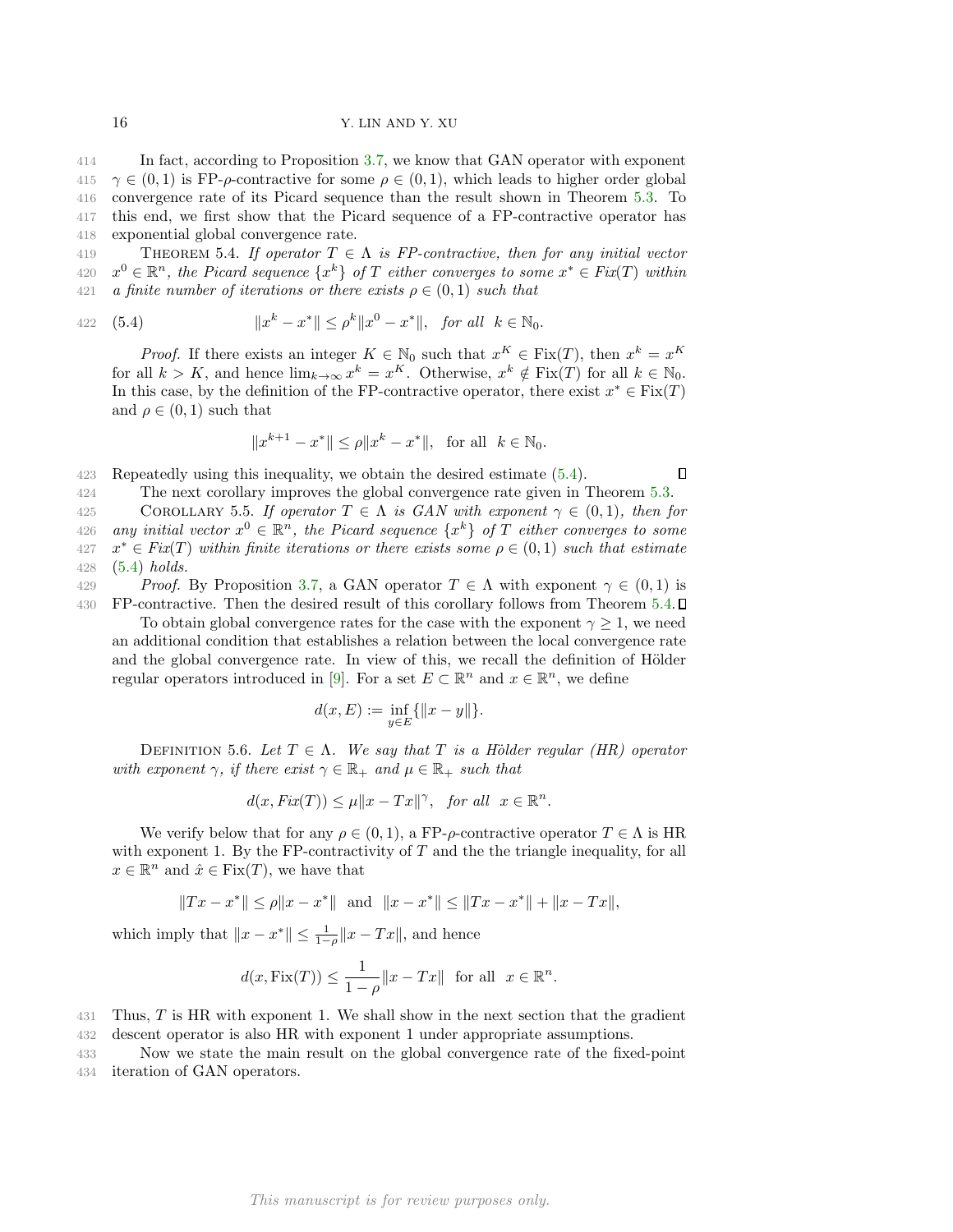435 THEOREM 5.7. If operator  $T \in \Lambda$  is GAN with exponent  $\gamma_1 \in \mathbb{R}_+$  and HR with 436 exponent  $\gamma_2 \in \mathbb{R}_+$ , then for any initial vector  $x^0 \in \mathbb{R}^n$ , the Picard sequence  $\{x^k\}$  of 437 T converges to some  $x^* \in Fix(T)$ , and there exists  $\rho \in (0,1)$  such that

438 (5.5) 
$$
||x^{k} - x^{*}|| = \begin{cases} O\left(k^{-\frac{\gamma_{2}}{\gamma_{1}(1-\gamma_{2})}}\right), & 0 < \gamma_{2} < 1, \\ O\left(\rho^{k}\right), & \gamma_{2} \geq 1. \end{cases}
$$

439 To prove Theorem [5.7,](#page-15-2) we recall Lemma 4.1 of [\[10\]](#page-23-24).

<span id="page-16-1"></span>LEMMA 5.8. Suppose that  $\{a_k\}$  and  $\{b_k\}$  be two sequences of nonnegative numbers. For  $p > 0$ , if there exists  $K \in \mathbb{N}_0$  such that

$$
a_{k+1} \le a_k(1 - b_k a_k^p), \quad \text{for all} \quad k \ge K,
$$

then

$$
a_k \le \left(a_K^{-p} + p \sum_{j=K}^{k-1} b_j\right)^{-\frac{1}{p}}, \quad \text{for all} \quad k > K.
$$

440 For a closed and convex set  $E \subset \mathbb{R}^n$ , we define  $P_E(x) := \operatorname{argmin}_{y \in E} {\{\Vert x - y \Vert\}}$ .

441 Note that  $Fix(T)$  is closed and convex if  $T \in \Lambda$  is nonexpansive. Hence,  $P_{Fix(T)}(x)$  is 442 well-defined, which will be used in the proof of the next Proposition.

<span id="page-16-2"></span>443 PROPOSITION 5.9. Suppose that  $T \in \Lambda$  is nonexpansive. For the Picard sequence 444  $\{x^k\}$  of T with a given initial vector  $x^0 \in \mathbb{R}^n$ , let  $d_k := d(x^k, Fix(T)), k \in \mathbb{N}_0$ . If 445 there exist  $\gamma > 0$ ,  $\mu > 0$ ,  $\vartheta > 1$  and  $K \subset \mathbb{N}$  such that

$$
445 \quad \text{there exist } \gamma > 0, \ \mu > 0, \ \nu \geq 1 \ \text{and } \Lambda \in \mathbb{N}_0 \ \text{such that}
$$

446 (5.6) 
$$
d_{k+1}^{\gamma} \leq d_k^{\gamma} - \mu d_k^{\gamma \vartheta}, \text{ for all } k \geq K,
$$

then  $\{x^k\}$  converges to some  $x^* \in Fix(T)$ . Moreover, there exist  $C \in \mathbb{R}_+$  and  $\rho \in [0,1)$ such that for  $k > K$ ,

<span id="page-16-0"></span>
$$
||x^k-x^*||\leq \begin{cases} Ck^{-\frac{1}{\gamma(\vartheta-1)}}, & \vartheta>1,\\ C\rho^{k-K}, & \vartheta=1. \end{cases}
$$

447 Proof. Let  $a_k = d_k^{\gamma}$  and  $p = \vartheta - 1 \ge 0$ . Then [\(5.6\)](#page-16-0) becomes

448 (5.7) 
$$
a_{k+1} \le a_k (1 - \mu a_k^p)
$$
, for all  $k \ge K$ .

449 We consider two cases based on the value of  $\vartheta$ .

Case 1:  $\vartheta > 1$ . We first show that  $\{x^k\}$  converges to some  $x^* \in \text{Fix}(T)$ . It follows from Lemma [5.8](#page-16-1) with  $b_k := \mu$  that

$$
a_k \leq (a_K^{-p} + p\mu(k - K))^{-\frac{1}{\vartheta - 1}}
$$
, for all  $k > K$ .

Hence, there exists  $C_1 > 0$  such that for  $k > K$ ,

$$
d_k = a_k^{\frac{1}{\gamma}} \le C_1 k^{-\frac{1}{\gamma(\vartheta - 1)}} \to 0, \text{ as } k \to \infty.
$$

450 By the nonexpansiveness of T, we know that  $\{\Vert x^k - \hat{x} \Vert\}$  is monotonically decreasing 451 for any  $\hat{x} \in \text{Fix}(T)$ . Then

452 
$$
||x^{k+1} - x^k|| \le ||x^{k+1} - P_{\text{Fix}(T)}(x^k)|| + ||x^k - P_{\text{Fix}(T)}(x^k)||
$$

$$
45\frac{3}{454} \le 2\|x^k - P_{\text{Fix}(T)}(x^k)\| = 2d_k \to 0.
$$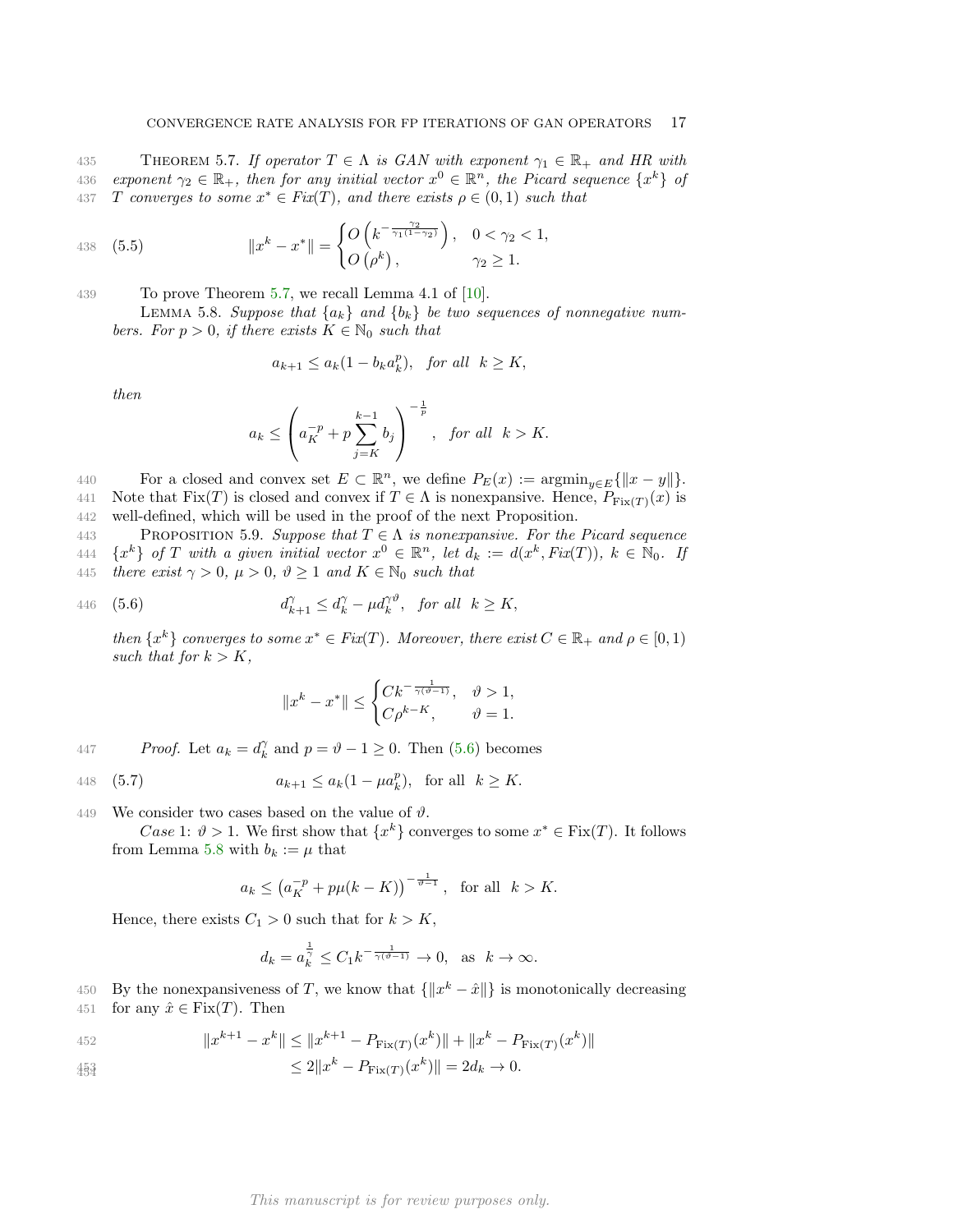We conclude from Lemma [4.2](#page-12-1) that  $\{x^k\}$  converges to some  $x^* \in \text{Fix}(T)$ . Using the monotonicity of  $\{\Vert x^k - \hat{x} \Vert\}$  for any  $\hat{x} \in \text{Fix}(T)$  again, we have that

$$
||x^m - P_{\text{Fix}(T)}(x^k)|| \le ||x^{m-1} - P_{\text{Fix}(T)}(x^k)|| \le \dots \le ||x^k - P_{\text{Fix}(T)}(x^k)|| = d_k
$$

for all  $m > k$ ,  $k \in \mathbb{N}_0$ . Letting m tend to infinity, the above inequality becomes

$$
||x^* - P_{\text{Fix}(T)}(x^k)|| \le d_k, \text{ for all } k \in \mathbb{N}_0,
$$

455 which together with the triangle inequality implies for all  $k > K$  that

$$
\mathcal{L}_{\text{QCD}}
$$

456 
$$
||x^{k} - x^{*}|| \le ||x^{k} - P_{\text{Fix}(T)}(x^{k})|| + ||x^{*} - P_{\text{Fix}(T)}(x^{k})||
$$
  
< 2d,  $2C, k^{-\frac{1}{2(p-1)}}$ 

458

$$
45\frac{7}{458} \leq 2d_k \leq 2C_1 k^{-\frac{1}{\gamma(\vartheta - 1)}}.
$$

Case 2: Suppose that  $\vartheta = 1$ . Then [\(5.6\)](#page-16-0) becomes  $d_{k+1}^{\gamma} \leq (1 - \mu) d_k^{\gamma}$  for all  $k \geq K$ . This implies that  $\mu \in (0,1]$  and for  $k > K$ ,  $d_k \leq d_K(1-\mu)^{\frac{k-K}{\gamma}} \to 0$ . By the same argument as Case 1, there exists some  $x^* \in \text{Fix}(T)$  such that

$$
||x^k - x^*|| \le 2d_k \le 2d_K(1 - \mu)^{\frac{k-K}{\gamma}}.
$$

459 Therefore, the proof is completed by setting  $C = \max\{2C_1, 2d_K\}$  and  $\rho = (1 - \mu)^{\frac{1}{\gamma}}$ . 460 Note that the result in Proposition 3.1 of [\[9\]](#page-23-23) is a special case of the above propo-461 sition with  $\gamma = 2$ . The generalization for any  $\gamma \in \mathbb{R}_+$  is necessary for the global 462 convergence rate analysis of the fixed-iteration of GAN operator. We next employ 463 Proposition [5.9](#page-16-2) to prove Theorem [5.7.](#page-15-2)

464 Proof of Theorem [5.7.](#page-15-2) Since T is GAN with exponent  $\gamma_1$ , by Theorem [4.1,](#page-12-0) we 465 know that  $\{x^k\}$  converges to some  $x^* \in \text{Fix}(T)$  and  $\lim_{k \to \infty} ||x^{k+1} - x^k|| = 0$ . More-466 over, there exists  $\mu_1 \in \mathbb{R}_+$  such that for all  $k \in \mathbb{N}_0$ ,

<span id="page-17-0"></span>467 (5.8) 
$$
||x^{k+1} - P_{\text{Fix}(T)}(x^k)||^{\gamma_1} \leq ||x^k - P_{\text{Fix}(T)}(x^k)||^{\gamma_1} - \mu_1||x^{k+1} - x^k||^{\gamma_1}.
$$

468 Let  $d_k := d(x^k, Fix(T)), k \in \mathbb{N}_0$ . By the definition of  $d_{k+1}$  and  $(5.8)$ , we obtain that

<span id="page-17-2"></span>469 (5.9) 
$$
d_{k+1}^{\gamma_1} \le ||x^{k+1} - P_{\text{Fix}(T)}(x^k)||^{\gamma_1} \le d_k^{\gamma_1} - \mu_1 ||x^{k+1} - x^k||^{\gamma_1}
$$
, for all  $k \in \mathbb{N}_0$ .

470 It follows from the Hölder regularity of T that there exists  $\mu_2 \in \mathbb{R}_+$  such that

<span id="page-17-1"></span>471 (5.10) 
$$
d_k \leq \mu_2 \|x^{k+1} - x^k\|^{\gamma_2}, \text{ for all } k \in \mathbb{N}_0.
$$

472 Since  $\lim_{k\to\infty} ||x^{k+1} - x^k|| = 0$ , there exists K such that  $||x^{k+1} - x^k|| < 1$  for all 473  $k \geq K$ , which together with [\(5.10\)](#page-17-1) implies that for  $\gamma_2 \geq 1$ ,

<span id="page-17-3"></span>474 (5.11) 
$$
d_k \leq \mu_2 \|x^{k+1} - x^k\|, \text{ for all } k \geq K.
$$

475 Now combing [\(5.9\)](#page-17-2) with [\(5.10\)](#page-17-1) for  $0 < \gamma_2 < 1$  gives that

476 (5.12) 
$$
d_{k+1}^{\gamma_1} \leq d_k^{\gamma_1} - \mu_1 \mu_2^{-\frac{\gamma_1}{\gamma_2}} d_k^{\frac{\gamma_1}{\gamma_2}}, \text{ for all } k \in \mathbb{N}_0.
$$

477 Combing [\(5.9\)](#page-17-2) with [\(5.11\)](#page-17-3) for  $\gamma_2 \geq 1$  gives that

478 (5.13) 
$$
d_{k+1}^{\gamma_1} \leq d_k^{\gamma_1} - \mu_1 \mu_2^{-\gamma_1} d_k^{\gamma_1}, \text{ for all } k \geq K.
$$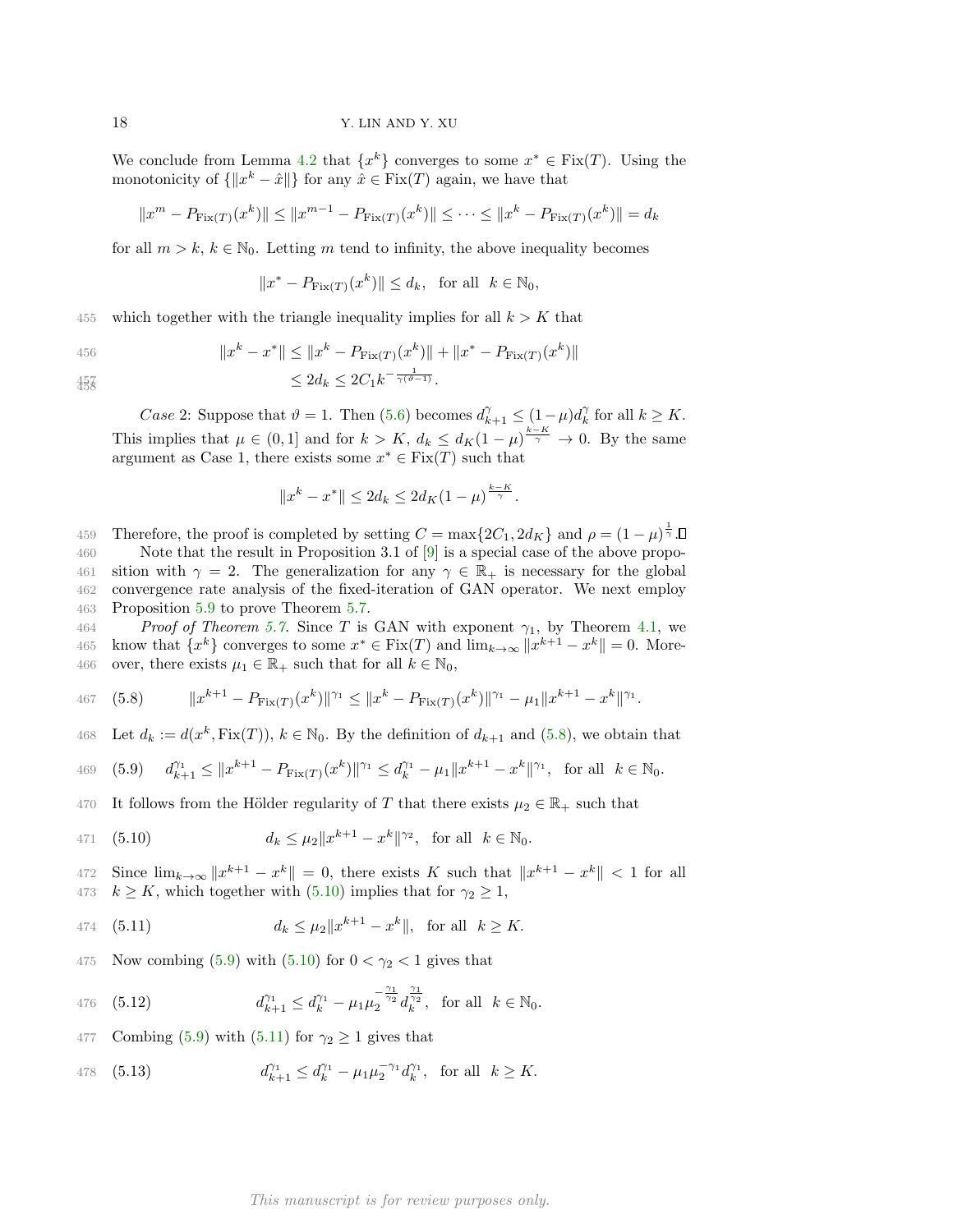479 Then we conclude from Proposition [5.9](#page-16-2) that there exist  $C \in \mathbb{R}_+$  and  $\rho \in [0,1)$  such 480 that for all  $k > K$ ,

<span id="page-18-0"></span>481 (5.14) 
$$
||x^{k} - x^{*}|| \leq \begin{cases} Ck^{-\frac{\gamma_{2}}{\gamma_{1}(1-\gamma_{2})}}, & 0 < \gamma_{2} < 1, \\ C\rho^{k-K}, & \gamma_{2} \geq 1. \end{cases}
$$

482 For  $0 < \gamma_2 < 1$ ,  $||x^k - x^*|| = O\left(k^{-\frac{\gamma_2}{\gamma_1(1-\gamma_2)}}\right)$  follows from [\(5.14\)](#page-18-0) immediately. We next 483 consider the case  $\gamma_2 \geq 1$ . In this case, if  $\rho = 0$ , then it is obvious that  $||x^k - x^*|| =$ 484  $O(\rho^k)$  holds according to [\(5.14\)](#page-18-0). If  $\rho \in (0,1)$ , then for all  $k > K$ ,  $||x^k - x^*|| \leq C' \rho^k$ , 485 where  $C' = C \rho^{-K}$ . Thus  $||x^k - x^*|| = O(\rho^k)$ .

486 Theorem [5.7](#page-15-2) extends the result given in [\[9\]](#page-23-23) where operators that are averaged 487 nonexpansive (GAN with exponent  $\gamma_1 = 2$ ) and HR with exponent  $\gamma_2 \in (0, 1]$  were 488 considered.

489 We close this section by listing convergence rates of the fixed-point iterations of 490 GAN operators with different exponents.

| Case | Conditions                                                                                   | Convergence rate                                                   |
|------|----------------------------------------------------------------------------------------------|--------------------------------------------------------------------|
|      | GAN with exponent $\gamma \in [1,\infty)$                                                    | local: $o(k^{-\frac{1}{\gamma}})$                                  |
| 2    | GAN with exponent $\gamma \in (0,1)$                                                         | global: exponential                                                |
| 3    | GAN with exponent $\gamma_1 \in [1, \infty)$<br>& HR with exponent $\gamma_2 \in (0,1)$      | global: $O\left(k^{-\frac{\gamma_2}{\gamma_1(1-\gamma_2)}}\right)$ |
|      | GAN with exponent $\gamma_1 \in [1,\infty)$<br>& HR with exponent $\gamma_2 \in [1, \infty)$ | global: exponential                                                |

TABLE 1 Convergence rates of the fixed-point iterations of GAN operators

 6. Convergence rate analysis for optimization. In this section, we first describe the fixed-point algorithms for the convex optimization problems described in Section [2,](#page-1-1) and then employ the results in Sections [4](#page-12-4) and [5](#page-13-5) to analyze their convergence rates. The GAN operators provide a unified framework for developing fixed-point iterative schemes for convex optimization problems and analyzing their convergence and convergence rates.

497 By the definition  $(2.2)$  of operator  $T_1$ , its fixed-point iteration is the gradient 498 descent algorithm given as follows:

<span id="page-18-1"></span>499 (6.1) 
$$
x^{k+1} = x^k - \beta \nabla f(x^k), \text{ where } \beta \in \mathbb{R}_+.
$$

500 The fixed-point iteration  $(2.3)$  of  $T_2$  is given by

501 (6.2) 
$$
x^{k+1} = \text{prox}_{\beta g}(x^k - \beta \nabla f(x^k)), \text{ where } \beta \in \mathbb{R}_+.
$$

<span id="page-18-2"></span>We next derive the fixed-point iteration of  $T_3$  defined by [\(2.4\)](#page-3-2). Note that  $W =$  $R^{-1}G$ , where  $R := \int \frac{\beta I_n}{\beta I_n}$  $\eta I_m$  . We can verify that the fixed-point iteration  $x^{k+1} = T_3(x^k)$  is equivalent to

$$
v^{k+1} = \widetilde{T}\left( (E - G)v^{k+1} + (G - R\nabla r)(v^k) \right),
$$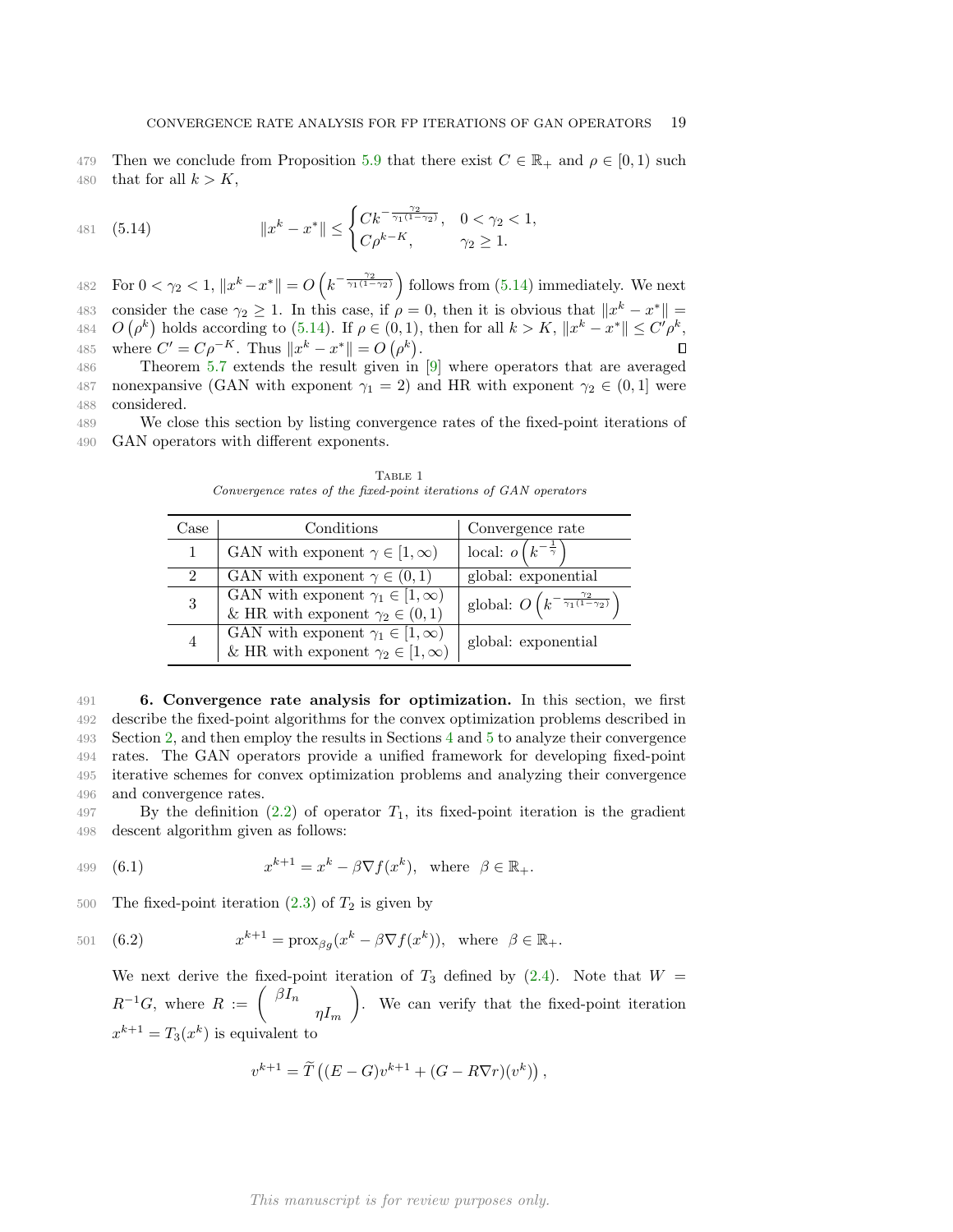that is,

$$
\begin{cases} x^{k+1} = \text{prox}_{\beta h} \left( x^k - \beta (\nabla f(x^k) + B^\top y^k) \right) \\ y^{k+1} = \text{prox}_{\eta g^*} \left( y^k + \eta B(2x^{k+1} - x^k) \right). \end{cases}
$$

,

By using the well-known Moreau decomposition [\[29,](#page-24-4) [34\]](#page-24-21)

$$
\mathcal{I} = \text{prox}_{\eta g^*} + (\eta \mathcal{I}) \circ \text{prox}_{\frac{1}{\eta} g} \circ (\eta^{-1} \mathcal{I}),
$$

 $502$  we have the following fixed-point iteration of  $T_3$ ,

<span id="page-19-0"></span>503 (6.3) 
$$
\begin{cases} x^{k+1} = \text{prox}_{\beta h} \left( x^k - \beta (\nabla f(x^k) + B^\top y^k) \right), \\ y^{k+1} = \eta \left( \mathcal{I} - \text{prox}_{\frac{1}{\eta} g} \right) \left( \frac{1}{\eta} y^k + B(2x^{k+1} - x^k) \right), \end{cases} \text{ where } \beta, \eta \in \mathbb{R}_+.
$$

 We next show the generalized averaged nonexpansiveness with exponent 2 of  $T_1$ ,  $T_2$  and  $T_3$ , which offers  $o(k^{-\frac{1}{2}})$  local convergence rate for algorithms [\(6.1\)](#page-18-1), [\(6.2\)](#page-18-2) and [\(6.3\)](#page-19-0). We then provide higher order convergence rates for the fixed-point algorithms  $507 \quad (6.1)$  $507 \quad (6.1)$  and  $(6.2)$  under additional assumptions.

<span id="page-19-2"></span>508 PROPOSITION 6.1. Let  $T_1$ ,  $T_2$  and  $T_3$  be defined by  $(2.2)$ ,  $(2.3)$  and  $(2.4)$ , respec-*tively.* If β <  $\frac{2}{L}$  for T<sub>1</sub>, T<sub>2</sub> and T<sub>3</sub>, and  $μ$  <  $\frac{2(2-βL)}{4β||B||_2^2 + L(2-βL)}$  for T<sub>3</sub>, then T<sub>1</sub> and  $T_2$  are GAN with exponent 2 with respect to  $\|\cdot\|_2$ ,  $T_3$  is GAN with exponent 2 with *respect to*  $\|\cdot\|_W$ .

 $512$  Proof. We first show the generalized averaged nonexpansiveness of  $T_1$  and  $T_2$ . 513 It follows from the proof of Theorem 26.14 of [\[5\]](#page-23-9) that  $T_1$  and  $T_2$  are both averaged 514 nonexpansive with respect to  $\|\cdot\|_2$ . Hence they are both GAN with exponent 2 with 515 respect to  $\|\cdot\|_2$  by Proposition [3.2.](#page-4-0)

516 We now turn to considering operator  $T_3$ . It follows from Lemma 7 of [\[29\]](#page-24-4) that 517  $T_3$  is averaged nonexpansive with respect to  $\|\cdot\|_W$  if the minimum eigenvalue of W is greater than  $\frac{L}{2}$ , that is,  $W - \frac{L}{2}I$  is positive definite. Let  $\tilde{B} := \frac{1}{\sqrt{(1 - L)^2}}$ 518 is greater than  $\frac{L}{2}$ , that is,  $W - \frac{L}{2}I$  is positive definite. Let  $B := \frac{1}{\sqrt{\left(\frac{1}{\beta} - \frac{L}{2}\right)\left(\frac{1}{\mu} - \frac{L}{2}\right)}}B$ .

519 According to Lemma 6.2 of [\[25\]](#page-23-1),  $W - \frac{L}{2}I$  is positive definite if and only if  $\|\tilde{B}\|_2 < 1$ , 520 that is,

<span id="page-19-1"></span>521 (6.4) 
$$
\left(\frac{1}{\beta} - \frac{L}{2}\right)\left(\frac{1}{\mu} - \frac{L}{2}\right) > ||B||_2^2.
$$

522 Since  $\beta \in (0, \frac{2}{L}), \eta \in (0, \frac{2(2-\beta L)}{4\beta\|\mathcal{B}\|^2 + L(2-\beta L)})$ , it is easy to verify that  $(6.4)$  holds, which Since  $\beta \in (0, \frac{2}{L}), \eta \in (0, \frac{2(2-\beta L)}{4\beta ||B||_2^2 + L(2-\beta)}$  $4\beta \|B\|_2^2 + L(2-\beta L)$ 523 implies that  $T_3$  is averaged nonexpansive with respect to  $\|\cdot\|_W$ , and hence it is GAN 524 with exponent 2 with respect to  $\|\cdot\|_W$ .  $\Box$ 

<span id="page-19-3"></span>525 PROPOSITION 6.2. Suppose that  $\beta < \frac{2}{L}$  and  $\mu < \frac{2(2-\beta L)}{4\beta \|B\|_2^2 + L(2-\beta L)}$ . Then for arbi-526 trary initial vectors  $x^0 \in \mathbb{R}^n$  and  $y^0 \in \mathbb{R}^m$ , the following statements hold:

- 527 (i) Sequence  $\{x^k\}$  generated by Algorithm [\(6.1\)](#page-18-1) converges to a minimizer of the 528 objective function f.
- 529 (ii) Sequence  $\{x^k\}$  generated by Algorithm [\(6.2\)](#page-18-2) converges to a minimizer of the 530 objective function  $f + g$ .
- 531 (iii) Sequences  $\{x^k\}$  generated by Algorithm [\(6.3\)](#page-19-0) with  $\{y^k\}$  converges to a mini-532 mizer of the objective function  $f + g \circ B + h$ .
- 533 (iv) The local convergence rate of  $\{x^k\}$  in the above all three cases is  $o(k^{-\frac{1}{2}})$ .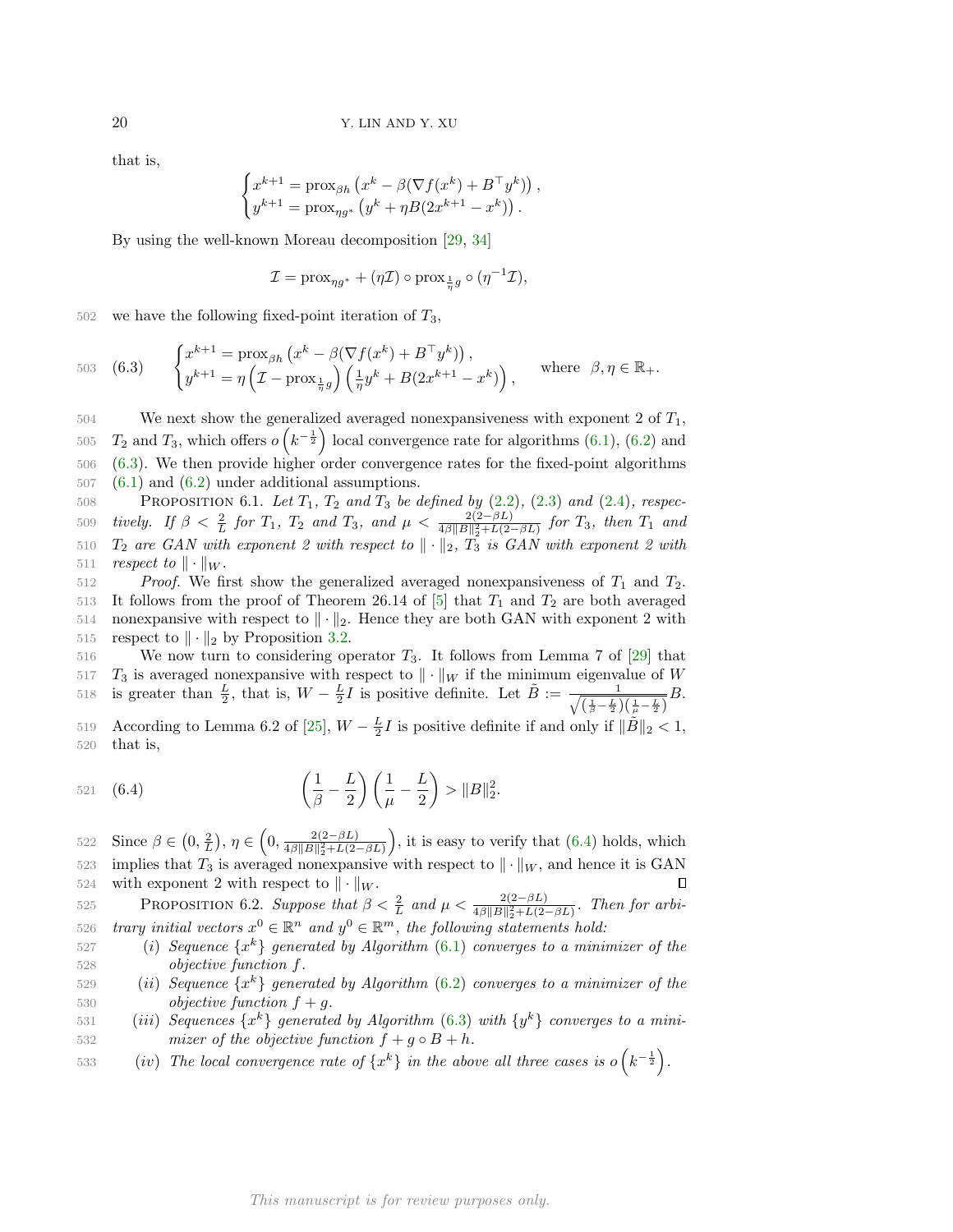$534$  Proof. By Proposition [6.1,](#page-19-2) we know that  $T_1$  and  $T_2$  are both GAN with exponent 535 2 with respect to  $\|\cdot\|_2$ , T<sub>3</sub> is GAN with exponent 2 with respect to  $\|\cdot\|_W$ . Then we 536 conclude from Theorem [4.1](#page-12-0) and the equivalence of all norms on  $\mathbb{R}^n$  that the fixed-537 point iterations of  $T_1$ ,  $T_2$  and  $T_3$  (or Algorithm  $(6.1)$ ,  $(6.2)$  and  $(6.3)$ ) converge to their fixed-points and  $(iv)$  holds. Let  $v^* := \begin{pmatrix} x^* & 0 \\ 0 & x^* \end{pmatrix}$  $y^*$ 538 their fixed-points and (iv) holds. Let  $v^* := \begin{pmatrix} x^* \\ x^* \end{pmatrix}$  be the fixed-point of  $T_3$  that 539 the fixed-point iteration of  $T_3$  converges to, where  $x^* \in \mathbb{R}^n$ ,  $y^* \in \mathbb{R}^m$ . The proof is 540 completed by noticing that the fixed-points of  $T_1$  and  $T_2$  are minimizers of f and  $f + g$ 541 respectively, and  $x^*$  is a minimizer of  $f + g \circ B + h$ . 542 We comment that we have recovered the local convergence rate  $o(k^{-\frac{1}{2}})$  of Algo-543 rithm  $(6.3)$  previously obtained in [\[26\]](#page-23-16), by showing that  $T_3$  is the generalized averaged

544 nonexpansiveness with exponent 2. 545 Based on the convergence rate analysis in previous sections, we are able to obtain

546 further convergence rate results for the fixed-point algorithms [\(6.1\)](#page-18-1) and [\(6.2\)](#page-18-2). We 547 first consider the one-dimensional case for Algorithm [\(6.1\)](#page-18-1).

<span id="page-20-3"></span>548 PROPOSITION 6.3. Suppose that function  $f \in \Gamma_0(\mathbb{R})$  is differentiable with an L-549 Lipschitz continuous derivative, where  $L \in \mathbb{R}_+$ . Then for  $\beta \in (0, \frac{2}{L})$ , the following 550 hold:

551 (i)  $T_1$  is GAN with exponent 1.

552 (ii) For any initial vector  $x^0 \in \mathbb{R}^n$ , the sequence  $\{x^k\}$  generated by Algorithm 553  $(6.1)$  converges to a minimizer of f with an  $o\left(\frac{1}{k}\right)$  local convergence rate.

554 Proof. We first prove (i). By the definition of generalized averaged nonexpan-555 siveness with exponent 1 and the definition of  $T_1$ , it suffices to show that there exists 556  $\mu \in \mathbb{R}_+$  such that for all  $x, y \in \mathbb{R}$ ,

<span id="page-20-2"></span>
$$
557 \quad (6.5) \qquad |(x-y) - \beta(f'(x) - f'(y))| + \mu|\beta(f'(x) - f'(y))| \le |x-y|.
$$

558 Let  $w := x - y$ ,  $v := \beta(f'(x) - f'(y))$  and  $\mu = \min\left\{\frac{1}{2}, \frac{2}{\beta L} - 1\right\}$ . Then  $\mu \in (0, 1)$  and 559  $L \leq \frac{2}{\beta(1+\mu)}$ . It follows from the L-Lipschitz continuity of  $f'$  that

560 (6.6) 
$$
|v| \leq \beta L |w| \leq \frac{2}{1+\mu}|w|.
$$

The convexity of f implies that  $f'$  is monotonically increasing, and hence  $wv \geq 0$ . Multiplying  $(1 - \mu^2)|v|$  on both sides of [\(6.6\)](#page-20-0), we obtain that

<span id="page-20-0"></span>
$$
(1 - \mu^2)v^2 \le 2(1 - \mu)wv,
$$

which implies that

<span id="page-20-1"></span>
$$
x^{2} - 2wv + w^{2} \leq w^{2} - 2\mu wv + \mu^{2}v^{2},
$$

561 that is,

562 (6.7) 
$$
(w-v)^2 \le (|w| - \mu |v|)^2.
$$

 $\overline{v}$ 

563 By [\(6.6\)](#page-20-0) and the fact that  $\mu \in (0,1)$ , it is easy to see that  $\mu|v| < |w|$ . Hence [\(6.7\)](#page-20-1) 564 is equivalent to  $|w - v| \le |w| - \mu |v|$ , that is, [\(6.5\)](#page-20-2) holds, and hence  $T_1$  is GAN with 565 exponent 1.

566 Now we employ (*i*) and Theorem [4.1](#page-12-0) to prove (*ii*). The convergence of  $\{x^k\}$  to a 567 minimizer of f has been shown in Proposition [6.2](#page-19-3) (*i*). Since  $T_1$  is GAN with exponent 568 1, the  $o\left(\frac{1}{k}\right)$  local convergence rate of its fixed-point iteration follows from Theorem 569 [4.1](#page-12-0) immediately.  $\Box$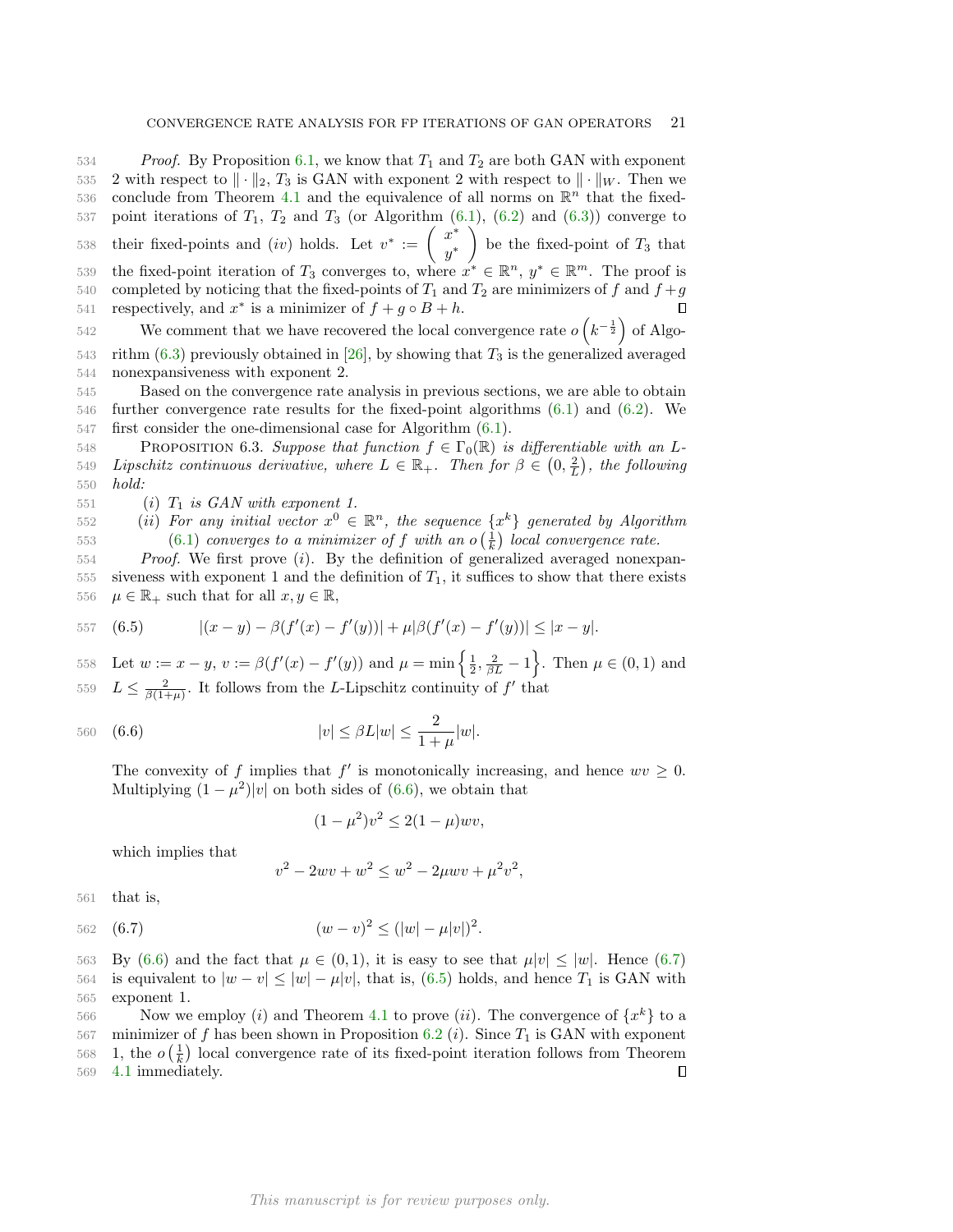570 In Proposition [6.3,](#page-20-3) we have shown the generalized averaged nonexpansiveness  $571$  with exponent 1 of  $T_1$  and the convergence rate of Algorithm  $(6.1)$  in one-dimensional 572 case. We next consider the higher-dimensional case.

 In fact, we are able to show that  $T_1$  is both GAN with exponent 1 and HR with exponent 1 under appropriate assumptions, which leads to an exponential global convergence rate for Algorithm [\(6.1\)](#page-18-1) by Theorem [5.7.](#page-15-2) To establish this result, we recall the Baillon-Haddad theorem [\[4\]](#page-23-25).

<span id="page-21-2"></span>LEMMA 6.4. Suppose that  $\psi : \mathbb{R}^n \to \mathbb{R}$  is a differentiable convex function. Then  $\nabla \psi$  is L-Lipschitz with respect to  $\|\cdot\|$  for some  $L \in \mathbb{R}_+$  if and only if

<span id="page-21-1"></span>
$$
\|\nabla\psi(x)-\nabla\psi(y)\|^2 \le L\langle x-y,\nabla\psi(x)-\nabla\psi(y)\rangle, \text{ for all } x,y \in \mathbb{R}^n.
$$

<span id="page-21-3"></span>577 THEOREM 6.5. Let  $f \in \Gamma_0(\mathbb{R}^n)$  be differentiable. If there exist  $L_1 \ge L_2 > 0$  such 578 that

579 (6.8) 
$$
L_2||x-y|| \le ||\nabla f(x) - \nabla f(y)|| \le L_1||x-y||
$$
, for all  $x, y \in \mathbb{R}^n$ ,

580 then for  $\beta \in \left(0, \frac{2}{L_1}\right)$ , the following hold:

581 (i)  $T_1$  is both GAN with exponent 1 and HR with exponent 1.

582 (ii) For any initial vector  $x^0 \in \mathbb{R}^n$ , the sequence  $\{x^k\}$  generated by Algorithm 583 [\(6.1\)](#page-18-1) converges to a minimizer of f with an exponential global convergence 584 rate.

*Proof.* We first prove the generalized averaged nonexpansiveness of  $T_1$  by employ-ing Theorem [3.10.](#page-8-5) Let  $T := \frac{1}{L_1} \nabla f$ . It follows from the second inequality of [\(6.8\)](#page-21-1) and Lemma [6.4](#page-21-2) that

$$
||Tx - Ty||^2 \le \langle x - y, Tx - Ty \rangle
$$
, for all  $x, y \in \mathbb{R}^n$ ,

that is,  $T$  is firmly nonexpansive. By the first inequality of  $(6.8)$ , we have

<span id="page-21-0"></span>
$$
||Tx - Ty|| \ge \frac{L_2}{L_1} ||x - y||,
$$

585 where  $\frac{L_2}{L_1} \in (0,1]$ . Since  $T_1 = \mathcal{I} - \beta L_1 T$  and  $\beta L_1 \in (0,2)$ , the generalized averaged 586 nonexpansiveness with exponent 1 of  $T_1$  follows from Theorem [3.10](#page-8-5) immediately.

We next show the Hölder regularity of  $T_1$ . Let  $\mu = \frac{1}{\beta L_2}$ . Since  $f : \mathbb{R}^n \to \mathbb{R}$  is differentiable, by Fermat's lemma [\[49\]](#page-24-22), we know that  $\nabla f(\hat{x}) = \mathbf{0}$  for any  $\hat{x} \in \text{Fix}(T_1)$ . Now using the first inequality of  $(6.8)$ , for any  $x \in \mathbb{R}^n$ ,  $\hat{x} \in \text{Fix}(T_1)$ ,

$$
||x - \hat{x}|| \le \frac{1}{L_2} ||\nabla f(x) - \nabla f(\hat{x})|| = \mu ||\beta \nabla f(x)|| = \mu ||x - T_1 x||,
$$

587 which implies that  $d(x, Fix(T_1)) \leq \mu ||x - T_1x||$ . Thus,  $T_1$  is HR with exponent 1.

588 Now we employ (*i*) and Theorem [5.7](#page-15-2) to prove (*ii*). The convergence of  $\{x^k\}$  to 589 a minimizer of f has been shown in Proposition [6.2](#page-19-3) (i). Since  $T_1$  is both GAN with 590 exponent 1 and HR with exponent 1, *(ii)* follows from Theorem [5.7](#page-15-2) immediately.  $\Box$ 591 We next provide an example whose objective function satisfies [\(6.8\)](#page-21-1).

592 COROLLARY 6.6. Suppose function  $f : \mathbb{R}^n \to \mathbb{R}$  is defined by  $f(x) := \frac{1}{2} ||Ax - b||_2^2$ , 593 where  $A \in \mathbb{R}^{m \times n}$  is a full column rank matrix,  $b \in \mathbb{R}^m$ . Then for any initial vector 594  $x^0 \in \mathbb{R}^n$ , the sequence  $\{x^k\}$  generated by Algorithm [\(6.1\)](#page-18-1) converges to the minimizer of 595 f with an exponential global convergence rate for  $\beta \in (0, \frac{2}{L})$ , where L is the maximum 596 eigenvalue of  $A^{\dagger}A$ .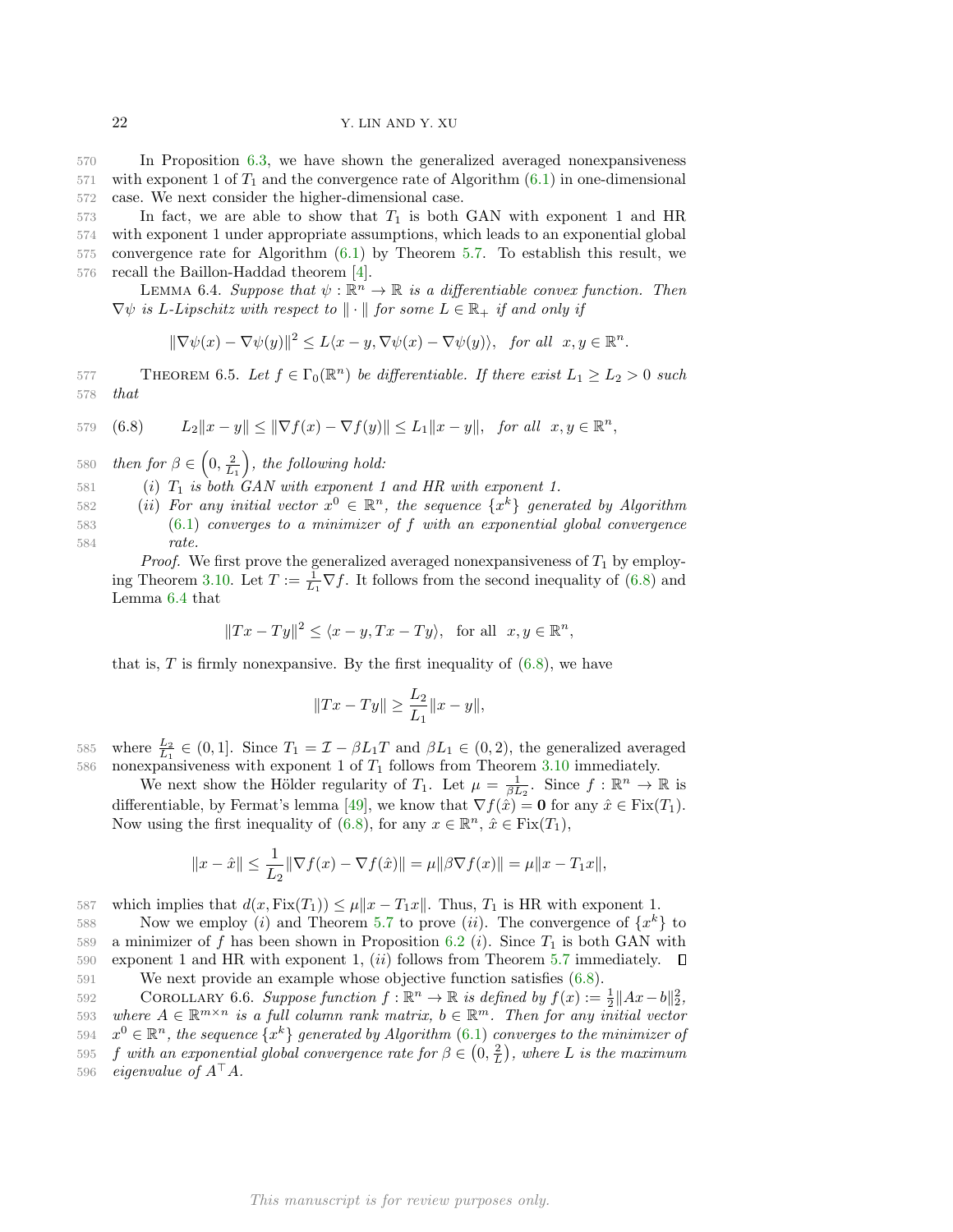*Proof.* It is easy to verify that  $f \in \Gamma_0(\mathbb{R}^n)$  and it is differentiable. The fact that A has full column rank implies the positive definiteness of the Hessian matrix  $H := A^{\dagger} A$ of  $f$ . Hence  $f$  is strictly convex and has a unique minimizer. According to Theorem [6.5](#page-21-3), to prove this corollary, it suffices to show that there exist  $L_1 \ge L_2 > 0$  such that  $(6.8)$  holds. By the definition of f,

$$
\|\nabla f(x) - \nabla f(y)\|_2^2 = z^\top H^\top H z,
$$

where  $z := x - y$ . Of course,  $H^{\top} H \in \mathbb{R}^{n \times n}$  is positive definite. Let  $0 < \lambda_1 \leq \lambda_2 \leq$  $\cdots \leq \lambda_n$  be the *n* eigenvalues of  $H^\top H$ . Then  $H^\top H - \lambda_1 I$  and  $\lambda_n I - H^\top H$  are both positive semi-definite, which implies that

$$
\lambda_1 \|z\|_2^2 \le \|Hz\|_2^2 \le \lambda_n \|z\|_2^2,
$$

597 that is, [\(6.8\)](#page-21-1) holds by setting  $L_2 = \sqrt{\lambda_1}$  and  $L_1 = \sqrt{\lambda_n}$ . Therefore, the desired result 598 of this corollary follows from Theorem  $6.5$   $(ii)$  immediately. П

599 To close this section, we present a local convergence rate for Algorithm [\(6.2\)](#page-18-2). Note  $600$  that when the  $\ell_2$  norm in the definition of generalized averaged nonexpansiveness is 601 replaced by the  $\ell_1$  norm (generalized averaged nonexpansiveness with respect to  $\ell_1$ 602 norm), Proposition [3.12](#page-10-7) and Theorem [4.1](#page-12-0) still hold with the  $\ell_2$  norms in them is 603 replaced by the  $\ell_1$  norms. Moreover, we have the following theorem.

<span id="page-22-0"></span>THEOREM 6.7. Suppose that for  $i \in \mathbb{N}_n$ ,  $f_i \in \Gamma_0(\mathbb{R})$  is differentiable with an  $L_i$ -Lipschitz continuous derivative, for some  $L_i \in \mathbb{R}_+$ . If function  $f : \mathbb{R}^n \to \mathbb{R}$  is given by

$$
f(x) := f_1(x_1) + f_2(x_2) + \cdots + f_n(x_n),
$$

 $g := \lambda \|\cdot\|_1$ , for  $\lambda \in [0, \infty)$ , and  $\beta \in \left(0, \frac{2}{\max_{i \in \mathbb{N}_n} \{L_i\}}\right)$ 604  $g := \lambda \|\cdot\|_1$ , for  $\lambda \in [0, \infty)$ , and  $\beta \in \left(0, \frac{2}{\max\{L\}}\right)$ , then the following statements 605 hold:

606 (i) Operator  $T_2$  is GAN with exponent 1 with respect to  $\|\cdot\|_1$ .

607 (ii) For any initial vector  $x^0 \in \mathbb{R}^n$ , the sequence  $\{x^k\}$  generated by Algorithm [\(6.2\)](#page-18-2) converges to a minimizer of  $f + g$  with a local convergence rate  $o\left(\frac{1}{k}\right)$ 608 609 with respect to  $\|\cdot\|_1$ .

610 Proof. We first prove  $(i)$ . By Example [3.9](#page-7-0) and Proposition [6.3](#page-20-3)  $(i)$ , we know that 611 both prox<sub>βλ|</sub>| and  $\mathcal{I} - \beta f'_i$  are GAN with exponent 1. This implies that both prox<sub>βg</sub> 612 and  $\mathcal{I} - \beta \nabla f$  are GAN with exponent 1 with respect to  $\ell_1$  norm. Then, by the  $\ell_1$ 613 norm version of Proposition [3.12,](#page-10-7)  $T_2$  is GAN with exponent 1 with respect to  $\ell_1$  norm. 614 Now we conclude from  $(i)$  and the  $\ell_1$  norm version of Theorem [4.1](#page-12-0) that the fixedpoint iteration of  $T_2$  converges to a minimizer of  $f + g$  with the convergence rate  $o\left(\frac{1}{k}\right)$ 615 616 in terms of  $||x^{k+1} - x^k||_1$ , which completes the proof of  $(ii)$ .

617 Theorem [6.7](#page-22-0) establishes the local convergence rate  $o\left(\frac{1}{k}\right)$  with respect to  $\|\cdot\|_1$ 618 for Algorithm [\(6.2\)](#page-18-2) by employing the generalized averaged nonexpansiveness with 619 exponent 1 with respect to  $\ell_1$  norm. The same local convergence rate with respect to 620 an inner product norm for Algorithm [\(6.2\)](#page-18-2) has been shown in Theorem 3 of [\[18\]](#page-23-22).

 7. Conclusions. We have introduced the notion of the generalized averaged nonexpansive (GAN) operator, which allows us to study convergence and convergence rates of fixed-point iterations of GAN operators not covered by the existing theory of the averaged nonexpansive operators. The introduced notion provides a unified approach for analyzing the convergence and convergence rates of convex optimization algorithms. The convergence rate results of optimization algorithms obtained from this approach cover existing understanding and lead to new findings.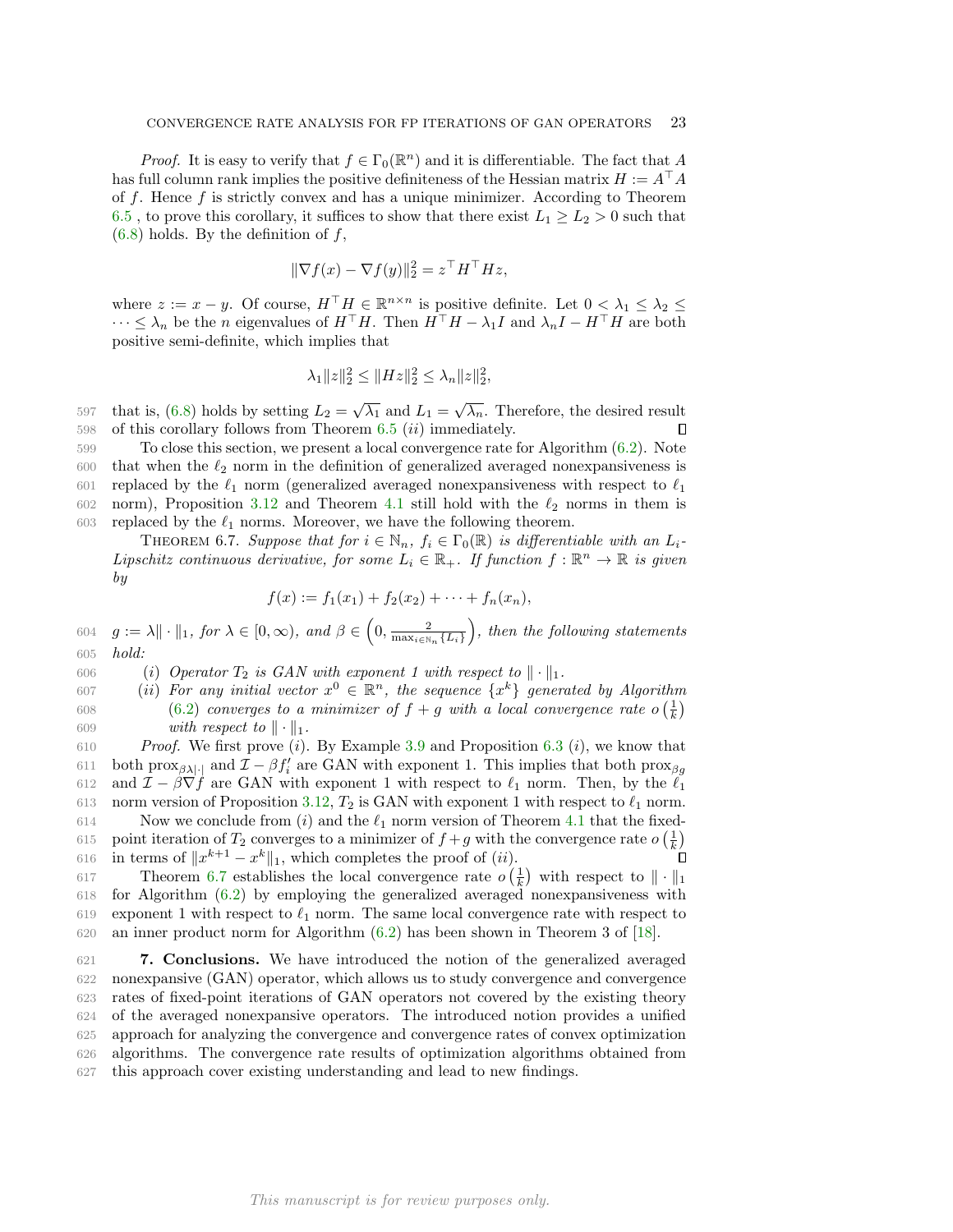<span id="page-23-25"></span><span id="page-23-24"></span><span id="page-23-23"></span><span id="page-23-22"></span><span id="page-23-21"></span><span id="page-23-20"></span><span id="page-23-19"></span><span id="page-23-18"></span><span id="page-23-17"></span><span id="page-23-16"></span><span id="page-23-15"></span><span id="page-23-14"></span><span id="page-23-13"></span><span id="page-23-12"></span><span id="page-23-11"></span><span id="page-23-10"></span><span id="page-23-9"></span><span id="page-23-8"></span><span id="page-23-7"></span><span id="page-23-6"></span><span id="page-23-5"></span><span id="page-23-4"></span><span id="page-23-3"></span><span id="page-23-2"></span><span id="page-23-1"></span><span id="page-23-0"></span>

| 628        | REFERENCES                                                                                                                                                                            |
|------------|---------------------------------------------------------------------------------------------------------------------------------------------------------------------------------------|
|            |                                                                                                                                                                                       |
| 629<br>630 | [1] R. P. AGARWAL, M. MEEHAN, AND D. O'REGAN, Fixed point theory and applications, vol. 141,<br>Cambridge University Press, Cambridge, 2001.                                          |
| 631        | [2] S. AHN AND J. A. FESSLER, Globally convergent image reconstruction for emission tomogra-                                                                                          |
| 632        | phy using relaxed ordered subsets algorithms, IEEE Transactions on Medical Imaging, 22                                                                                                |
| 633        | $(2003)$ , pp. 613-626.                                                                                                                                                               |
| 634        | [3] J. BAILLION AND R. E. BRUCK, The rate of asymptotic regularity is $o(1/\sqrt{n})$ , Lecture Notes                                                                                 |
| 635        | in Pure and Applied Mathematics, (1996), pp. 51–82.                                                                                                                                   |
| 636        | [4] J.-B. BAILLON AND G. HADDAD, Quelques propriétés des opérateurs angle-bornés etn-                                                                                                 |
| 637        | <i>cycliquement monotones</i> , Israel Journal of Mathematics, 26 (1977), pp. 137–150.                                                                                                |
| 638        | [5] H. H. BAUSCHKE AND P. L. COMBETTES, Convex Analysis and Monotone Operator Theory in                                                                                               |
| 639        | Hilbert Space, Springer, New York, 2nd ed., 2017.                                                                                                                                     |
| 640        | [6] A. BECK AND M. TEBOULLE, A fast iterative shrinkage-thresholding algorithm for linear inverse                                                                                     |
| 641        | <i>problems</i> , SIAM Journal on Imaging Sciences, 2 (2009), pp. 183–202.                                                                                                            |
| 642        | [7] D. P. BERTSEKAS, On the goldstein-levitin-polyak gradient projection method, IEEE Transac-                                                                                        |
| 643        | tions on Automatic Control, 21 (1976), pp. $174-184$ .                                                                                                                                |
| 644        | [8] D. P. BERTSEKAS, Convex Optimization Algorithms, Athena Scientific, Belmont, Massachu-                                                                                            |
| 645        | setts, 2015.                                                                                                                                                                          |
| 646        | [9] J. M. BORWEIN, G. LI, AND M. K. TAM, Convergence rate analysis for averaged fixed point                                                                                           |
| 647        | <i>iterations in common fixed point problems</i> , SIAM Journal on Optimization, 27 (2017),                                                                                           |
| 648<br>649 | pp. $1-33$ .<br>[10] J. M. BORWEIN, G. LI, AND L. YAO, Analysis of the convergence rate for the cyclic projection                                                                     |
| 650        | algorithm applied to basic semialgebraic convex sets, SIAM Journal on Optimization, 24                                                                                                |
| 651        | $(2014)$ , pp. 498-527.                                                                                                                                                               |
| 652        | [11] F. E. BROWDER AND W. V. PETRYSHYN, Construction of fixed points of nonlinear mappings in                                                                                         |
| 653        | <i>Hilbert space</i> , Journal of Mathematical Analysis and Applications, 20 (1967), pp. 197–228.                                                                                     |
| 654        | [12] J.-F. CAI, R. H. CHAN, AND Z. SHEN, A framelet-based image inpainting algorithm, Applied                                                                                         |
| 655        | and Computational Harmonic Analysis, 24 (2008), pp. 131-149.                                                                                                                          |
| 656        | [13] R. H. CHAN, T. F. CHAN, L. SHEN, AND Z. SHEN, Wavelet algorithms for high-resolution image                                                                                       |
| 657        | <i>reconstruction</i> , SIAM Journal on Scientific Computing, 24 (2003), pp. 1408–1432.                                                                                               |
| 658        | [14] B. CHEN, J. WANG, H. ZHAO, N. ZHENG, AND J. C. PRÍNCIPE, Convergence of a fixed-point al-                                                                                        |
| 659        | gorithm under maximum correntropy criterion, IEEE Signal Processing Letters, 22 (2015),                                                                                               |
| 660        | pp. 1723–1727.                                                                                                                                                                        |
| 661        | [15] G. H. CHEN AND R. T. ROCKAFELLAR, Convergence rates in forward-backward splitting, SIAM                                                                                          |
| 662        | Journal on Optimization, 7 (1997), pp. 421-444.                                                                                                                                       |
| 663<br>664 | [16] P. CHEN, J. HUANG, AND X. ZHANG, A primal-dual fixed point algorithm for convex sepa-<br>rable minimization with applications to image restoration, Inverse Problems, 29 (2013), |
| 665        | p. 025011.                                                                                                                                                                            |
| 666        | [17] P. L. COMBETTES AND V. R. WAJS, Signal recovery by proximal forward-backward splitting,                                                                                          |
| 667        | Multiscale Modeling & Simulation, $4(2005)$ , pp. 1168–1200.                                                                                                                          |
| 668        | [18] D. DAVIS AND W. YIN, Convergence rate analysis of several splitting schemes, in Splitting                                                                                        |
| 669        | Methods in Communication, Imaging, Science, and Engineering, Springer, New York, 2016,                                                                                                |
| 670        | pp. 115–163.                                                                                                                                                                          |
| 671        | [19] J. A. FESSLER, Penalized weighted least-squares image reconstruction for positron emission                                                                                       |
| 672        | <i>tomography</i> , IEEE Transactions on Medical Imaging, 13 (1994), pp. 290–300.                                                                                                     |
| 673        | [20] M. A. FIGUEIREDO AND R. D. NOWAK, An EM algorithm for wavelet-based image restoration,                                                                                           |
| 674        | IEEE Transactions on Image Processing, 12 (2003), pp. 906-916.                                                                                                                        |
| 675        | [21] M. A. FIGUEIREDO, R. D. NOWAK, AND S. J. WRIGHT, <i>Gradient projection for sparse recon</i> -                                                                                   |
| 676        | struction: Application to compressed sensing and other inverse problems, IEEE Journal                                                                                                 |
| 677        | of Selected Topics in Signal Processing, 1 (2007), pp. 586–597.                                                                                                                       |
| 678        | [22] T. L. HICKS AND J. D. KUBICEK, On the Mann iteration process in a Hilbert space, Journal of<br>Mathematical Analysis and Applications, 59 (1977), pp. 498–504.                   |
| 679<br>680 | [23] N. KOMODAKIS AND J.-C. PESQUET, Playing with duality: An overview of recent primal-dual                                                                                          |
| 681        | approaches for solving large-scale optimization problems, IEEE Signal Processing Maga-                                                                                                |
| 682        | zine, $32$ (2015), pp. 31–54.                                                                                                                                                         |
| 683        | [24] A. KROL, S. LI, L. SHEN, AND Y. XU, Preconditioned alternating projection algorithms for                                                                                         |
| 684        | maximum a posteriori ECT reconstruction, Inverse Problems, 28 (2012), p. 115005.                                                                                                      |
| 685        | [25] Q. Li, L. SHEN, Y. XU, AND N. ZHANG, Multi-step fixed-point proximity algorithms for solving a                                                                                   |
| 686        | class of optimization problems arising from image processing, Advances in Computational                                                                                               |
| 687        | Mathematics, 41 (2015), pp. 387–422.                                                                                                                                                  |
| 688        | [26] Q. LI AND N. ZHANG, Fast proximity-gradient algorithms for structured convex optimization                                                                                        |